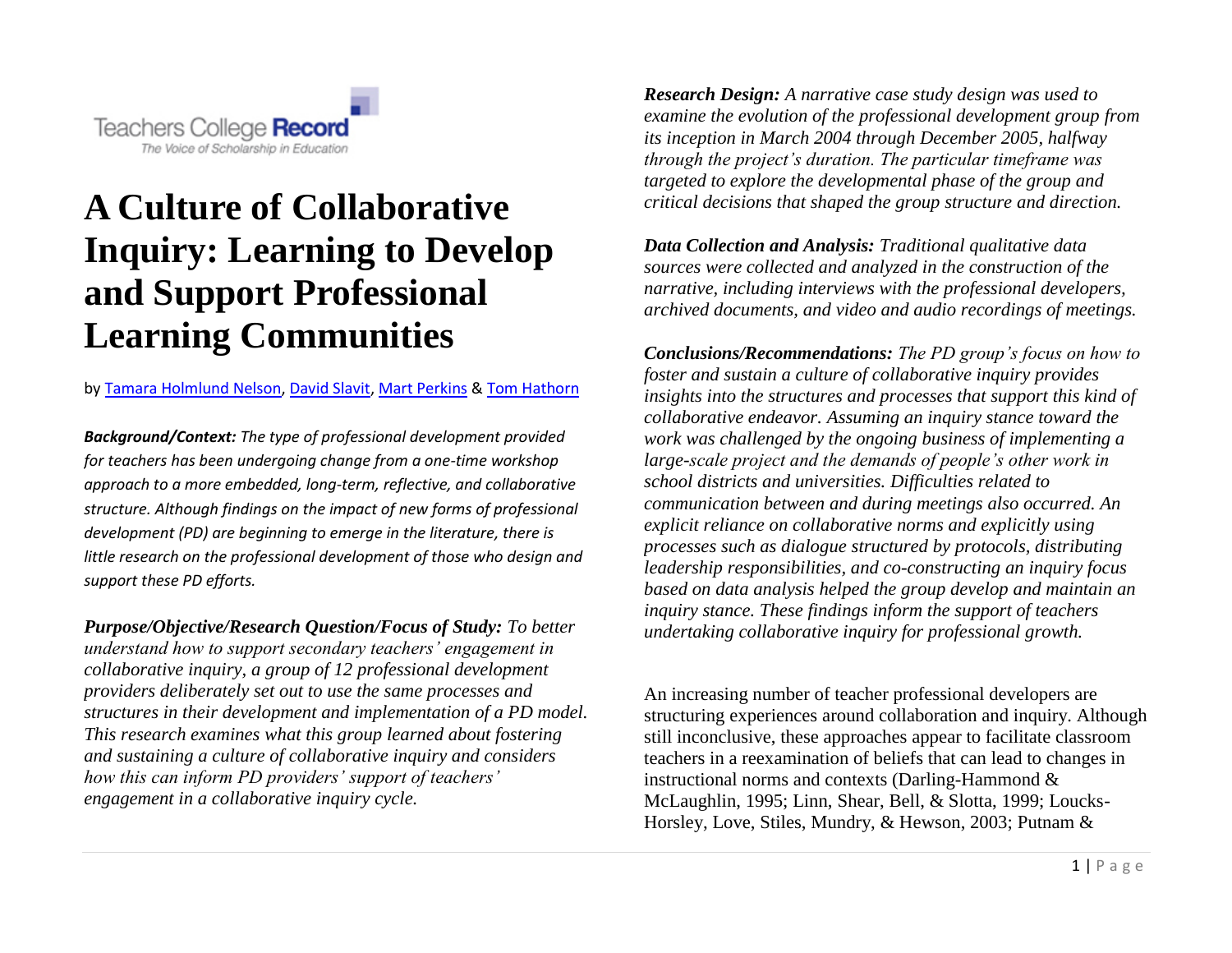Borko, 2000; Radinsky, Bouillion, Lento, & Gomez, 2001). Professional development focused on collaborative inquiry can be supported and facilitated through specific means, usually by a university professor and/or district specialist, or by one or all of the teachers themselves. The type of support reported in the literature is quite varied, but it is clear that specific kinds of support are crucial for allowing teachers the time, place, and intellectual capacity to collaboratively inquire into their practice (Gamoran et al., 2003; Nelson & Slavit, in press).

Although the literature on teacher collaborative inquiry is emerging, there is a paucity of both empirical and descriptive evidence on the professionals who design its structure and support teachers as they engage in this process. Elliott (2005) reported an extensive search on the development of mathematics professional developers that yielded only four results (Davenport & Ebby, 2000; Even, 1999; Even, Robinson, & Carmeli, 2003; Stein, Smith, & Silver, 1999), all of which used case studies to describe the inherent challenges in facilitating the development of leaders. Although these studies do ground the case discussion in the broader professional development context, there is little information on the overall planning contexts that led to the construction and implementation of the project as a whole. For example, Stein et al. concluded that "by providing up-close views" of a few pioneers actually attempting to assist teachers in new settings and in new ways, we have begun to map the territory of what professional developers must learn in order to be successful" (p. 266).

Although helpful, these studies do not address the broader scope and context of planning, organizing, and delivering professional development. If professional development that supports teachers in reconceptualizing beliefs and practice is to be examined, then more data are needed to support professional developers in similar reconceptualizations regarding the overall planning and execution

of "transformative" professional development (Ball  $& Cohen,$ 1999; Thompson & Zeuli, 1999).

Similar to teacher action research, self-inquiry by a team of professional developers as they plan and deliver a long-term, largescale project was identified by the authors as a method for understanding how to reconceptualize and enact transformative professional development. Specifically, this research is about a 12 member group, known as the "steering committee" (SC), whose members came together to design and implement a 3-year professional development project for secondary science and mathematics teachers. To better understand the structures and processes for collaborative inquiry that we ("we" refers to the steering committee) were setting up and facilitating for the teachers, we deliberately set out to use these same structures and processes ourselves as we worked together on the project. The results of our own inquiry into professional development are the focus of this article. Specifically, this article provides a narrative of how and what we learned about supporting teachers engaged in inquiry-oriented professional learning communities while we did so ourselves. Three of the authors (excluding Mart) were full participants on the SC and have attempted, through data analysis and member checking, to fully represent the perspectives and processes of the group. Implications for teacher professional developers relative to group norms and cohesiveness across different areas of expertise, interests, and agendas, as well as potential impact on teacher participants, are explored.

#### CONTEXT

Partnerships for Reform in Secondary Science and Mathematics (PRiSSM) is a 3-year professional development project, funded by the U.S. Department of Education, designed to help teachers from 22 schools in six school districts undertake collaborative inquiry into some aspect of their practice. Because teacher professional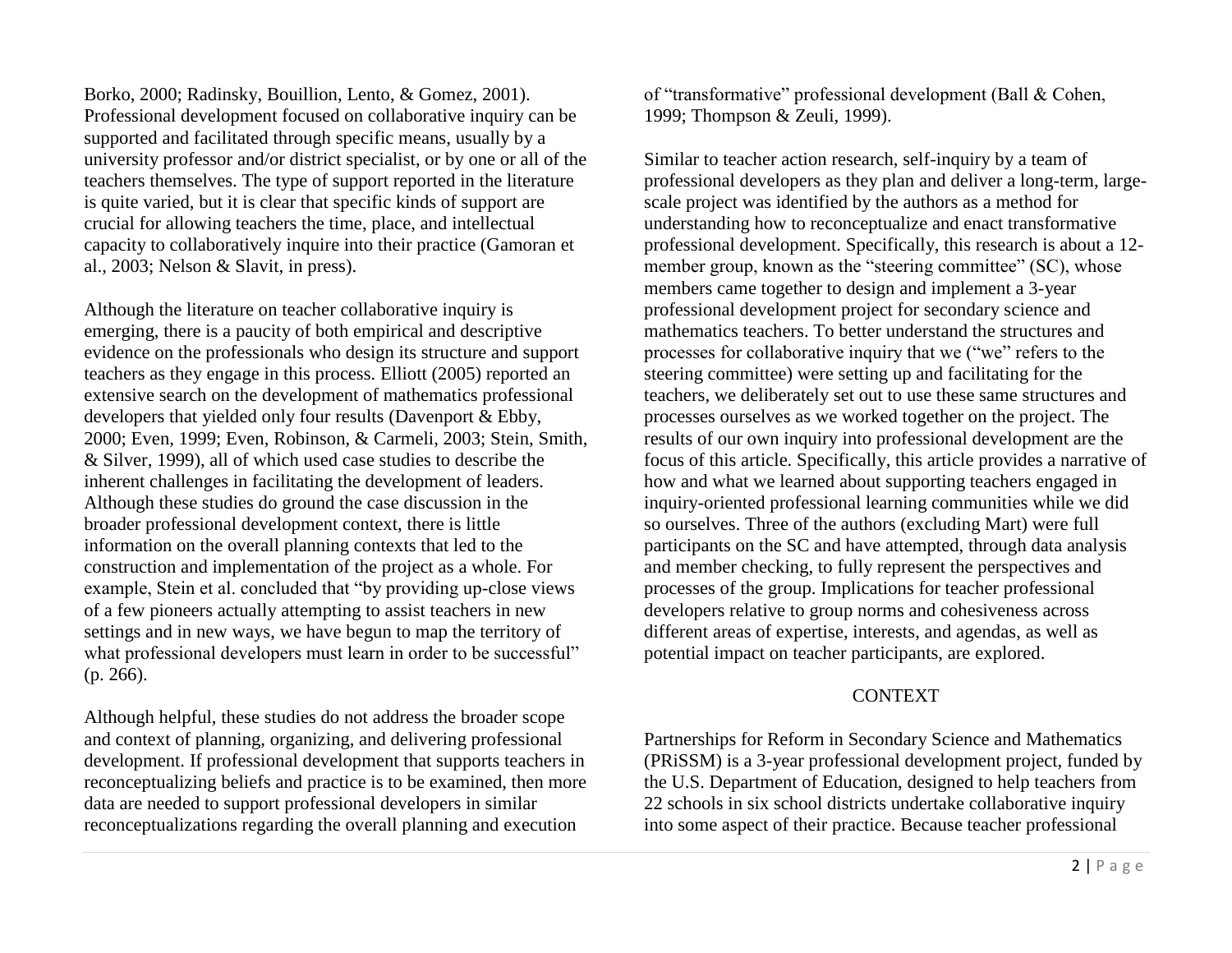development activities can be isolated, additive experiences that do little to change classroom practices (Hawley & Valli, 1999; Sarason, 1996; Sikes, 1992; Yerrick, Parke, & Nugent, 1997), current theory in professional development promotes the integration of practice with critical, dialogic reflection (Wells, 1999) among educators, an approach that fuses purposeful activity and dialogue to enhance learning (Ball & Cohen, 1999; Hawley & Valli). Collaborative inquiry involves a stance of "knowledge" negotiation" (Nelson, 2005) among group members. Employing dialogue grounded in shared experiences and a shared focus, group members question ideas, actions, and artifacts; examine varying perspectives and beliefs; and work toward a co-construction of understanding about the focus of their collaborative work. This focus is grounded in classroom practices, especially in teacheridentified gaps between a negotiated vision of high-quality learning and data about students' accomplishments and understandings (see Figure 1).

In the interest of promoting changes in the typical culture of isolation found in most secondary schools (Sarason, 1996), we aimed to enact transformative professional development; i.e., "not merely additive learning (the addition of new skills to an existing repertoire) but transformative learning (thoroughgoing changes in deeply held beliefs, knowledge, and habits of practice)" (Thompson & Zeuli, 1999, p. 342). We identified collaborative inquiry as a promising development tool, recognizing that teacher change is a complex process that requires time for reflection, discourse, questioning, practice, and feedback, rather than a onetime or short-term encounter with others' ideas (Fullan, 1993, 1999; Loucks-Horsley et al., 2003).

Specifically, the PRiSSM professional development model utilized professional learning communities (PLCs) as a vehicle for supporting collaborative inquiry. Details of how PLCs can support teacher growth are abundant in the literature (Dufour & Dufour,

2002; Gamoran et al., 2003; Hord, 1997; King & Newmann, 2000; Putnam & Borko, 2000), but because the focus of this paper is on the development of the professional development team's PLC, details of the nature and role of PLCs in PRiSSM are now only briefly described (see Slavit & Nelson, 2006, and Nelson & Slavit, 2007, for further details). Teacher participants were organized into 10 PLCs containing teachers from associated middle and high schools, with each PLC undertaking their own self-determined inquiry. In the second and third years of the project, approximately 100 "expanded team" teachers from across all participating schools joined the project, and each Year 1 "lead teacher" became a facilitator-participant in a newly-formed, school-based PLC.

**Figure 1.** Conceptual Framework for PRiSSM Professional

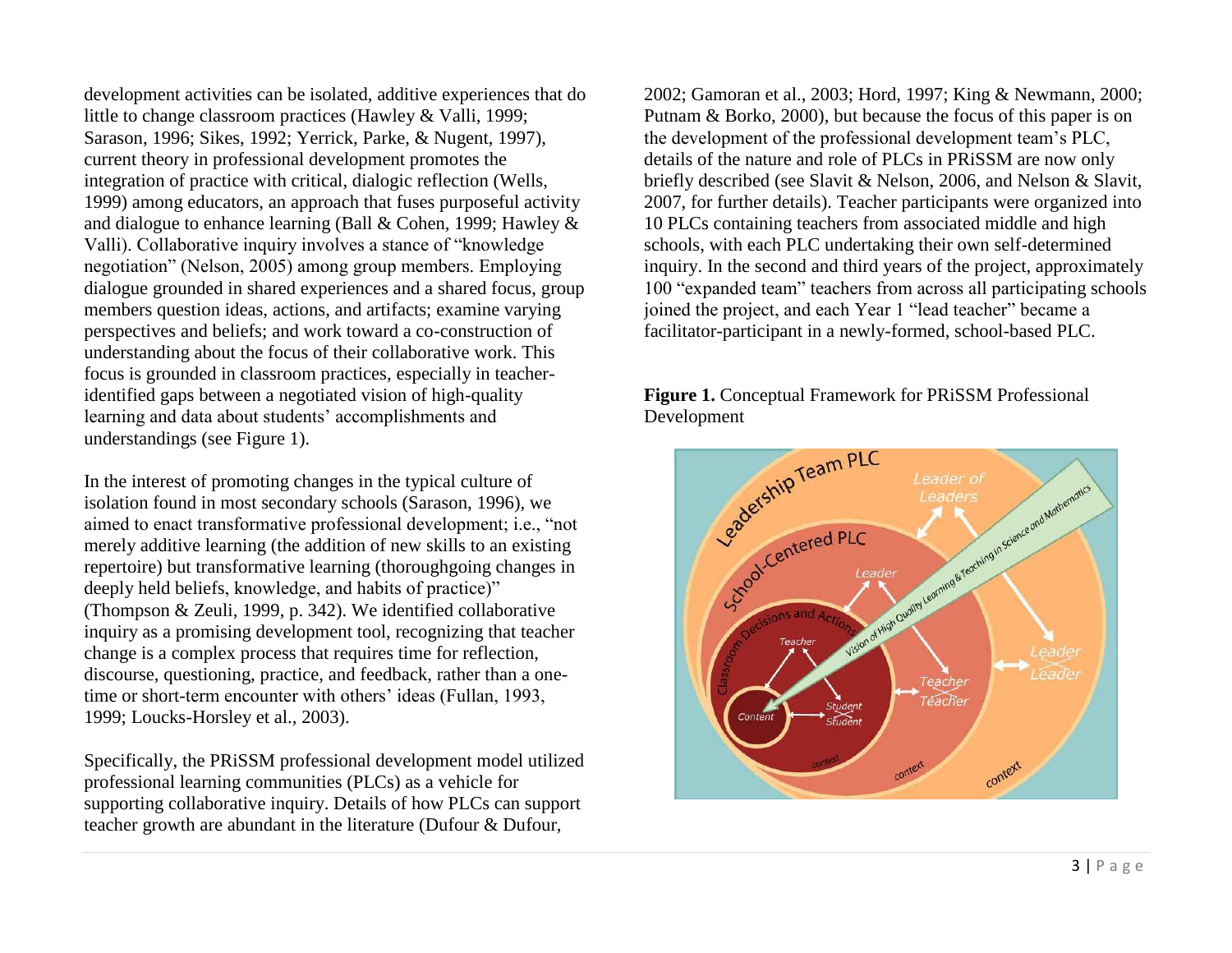Figure 1, adapted from Cohen and Ball (1999), Cohen, Raudenbush, and Ball , and Carroll, Moretti, and Mumme (2005), portrays the model used to describe the interactions among classroom practices, teacher inquiry, context, facilitation, and professional development. As depicted in the "second circle" of this graphic, the focus of the teachers' discussions was some aspect of high-quality teaching and learning, as manifested across their classrooms. Over time, through dialogic and data-driven processes, an inquiry focus emerged. Because some members of each PLC during Year 1 came from a different context (middle or high school, mathematics or science), negotiation arose naturally over elements of teaching and student learning, including those that might be of common interest and significance to all. Similar activity occurred at the school-based level after Year 1, with the lead teacher moving toward the facilitation role in the PLC.

One key aspect of project structure, planned from the project's inception, was the facilitation of the teacher PLCs by a member of the SC (identified as "leader" in the second circle of Figure 1). Facilitation was constructive, not directive; project staff were intentional in supporting the teachers' ability to make decisions about their inquiry work. Specifically, in addition to providing logistical support for organizational and meeting details, facilitators supported teachers in surfacing and negotiating beliefs and engaging in an inquiry cycle consisting of the development of an inquiry focus and design, data collection and analysis, and synthesis (Nelson & Slavit, 2007). Three sets of facilitators were designated to support all PLCs in one large suburban district, one medium-sized suburban district, and among the teachers in four smaller rural districts.

All facilitators were members of the SC. The SC was ultimately composed of district-level mathematics and science specialists, current or former middle school teachers, and university mathematics and science educators. Descriptions of the individual members of the SC, as well as its formation and evolution, are

provided in subsequent sections. Occasionally, two different high school principals participated on the committee, but this involvement was not sustained. Like the teacher participants, each member of the SC had other full-time responsibilities in addition to PRiSSM. The overall planning of the SC meetings was conducted by a four-person leadership team (described later), but the facilitation of the SC's PLC inquiry rotated among its members. As seen in the outer circle of Figure 1, the SC members met together to explore the focus of our own inquiry: facilitating the work of the lead teacher PLCs. In essence, although the teachers participated in collaborative inquiry on their own practice, we also took a collaborative approach to understanding our professional development practices related to the support of the teachers.

As stated above, PRiSSM was not designed to assist teachers in implementing a specific curriculum or instructional technique, nor was it specifically focused on the development of content knowledge. Rather, PRiSSM was designed to support teachers in framing questions about their practice, and then provide the time, intellectual, and material resources to support a collaborative, action research approach to these questions. In some sense, PRiSSM can be thought of as constructivist professional development in which the teachers helped guide and control the content and direction of their learning in small groups, supported by a facilitator (Stein et al., 1999). But like a teacher who responds to an array of student ideas in a lesson, the SC met significant challenges in developing and maintaining project structure and coherence while providing support to the wide array of inquiry foci and approaches that emerged. Lisa, a member of the SC, voiced the uncertainties felt by many at the beginning of the project's second year: "In the very beginning I was very concerned about how we would do our work, there wasn't really a plan of how it would go, so it was learning by doing. . . . Gosh, we're still so much in the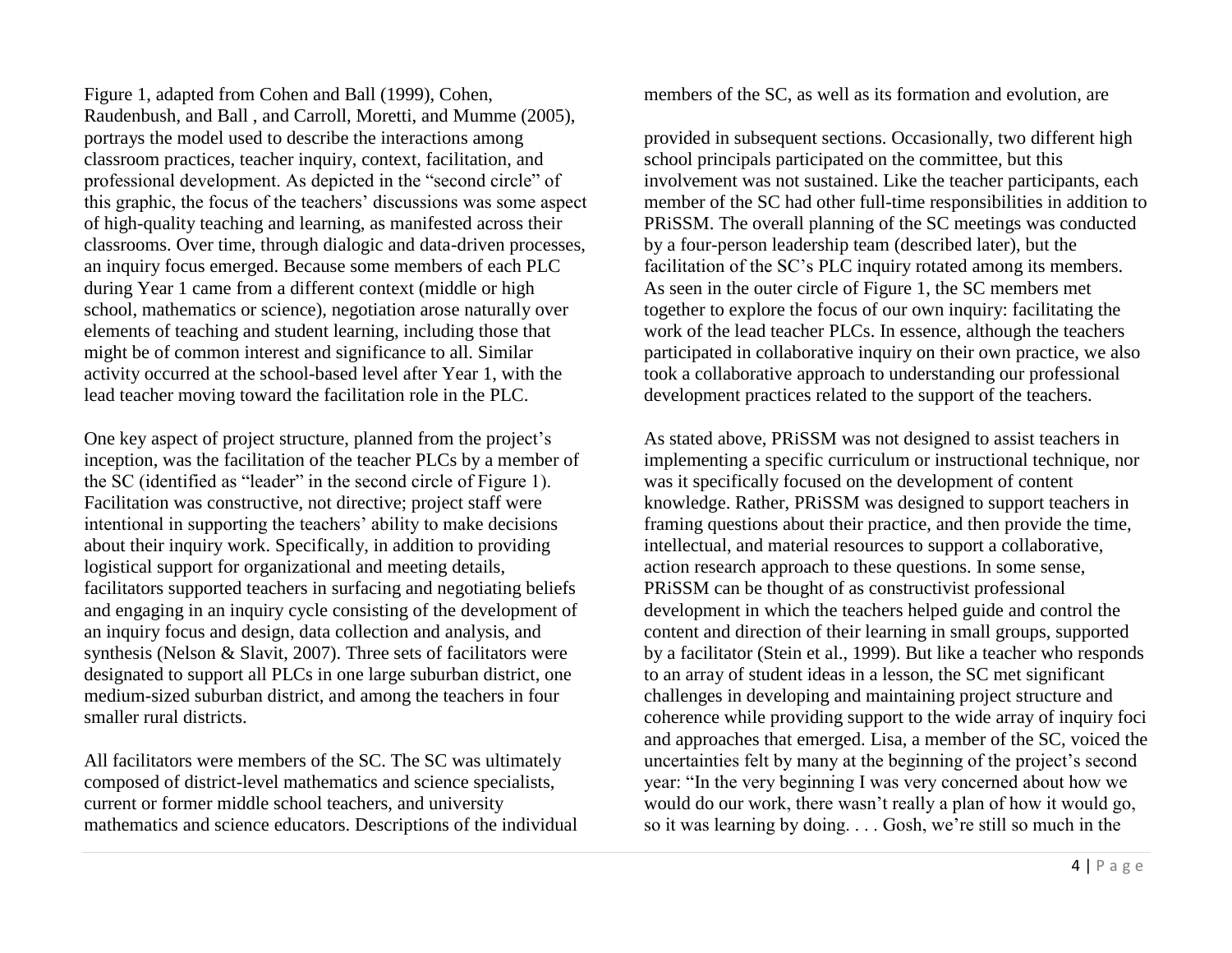middle of it."

By placing teachers in control of the direction of inquiry, the PRiSSM SC made a decision to work in murky, unstructured territory, with the ability to preplan only large, structural aspects of the project; preplanning the actual content (i.e., the teachers' inquiry foci) was impossible. Hence, we adopted a PLC stance of questioning, negotiating, and co-constructing understanding about the professional development support and impact. This research examines the implications of this decision on the professional development support we provided and on our understanding of teachers' experiences and challenges as they undertook PLC work.

# METHODOLOGY

A narrative case study design was used to examine the evolution of the steering committee from its inception in March 2004 through December 2005, halfway through the project's duration. The use of narrative is widely accepted for exploring teachers' lives, practices, and norms (Conle, 2003; Reissman, 1993; Ritchie & Wilson, 2000). Although partly (auto)biographical and focused on storytelling, the use of narrative in teacher education transcends these more limited genres by focusing on storied landscapes or rich descriptions of teachers' reflective practice. Narrative is couched in the supports and limitations of pertinent contexts and in the dialogical landscapes that abound in the daily lives of teachers (Clandinin & Connelly, 1996, 2000). Not only does the construction of teacher narrative allow for thick description of individual teachers and teaching contexts, but it can also be a tool for shaping experience and promoting reflection on one's practice (Schon, 1991).

Although teacher narrative abounds, very few narratives exist regarding the manner in which professional developers design long-term experiences. For these reasons, the authors sought to document the history of our group and critically examine the decisions, contexts, processes, and outcomes that constituted our work. As is the case in teacher narrative, we found this decision to be one that would shape the processes and outcomes that emerged.

The particular timeframe was targeted to explore the developmental phase of the group, and critical events that shaped the group structure and direction. The latter include the expansion of the committee from 6 members to 12 members, including the loss and replacement of two committee members as the project moved into its second year. In addition, the committee confronted new challenges in fall 2005 as the project expanded from 10 PLCs with 45 lead teachers to 33 PLCs and 146 teachers.

The research helps us understand how the SC constructed and sustained collaborative norms, processes, and shared understandings relative to the goals and actions embedded in the professional development work, and what contexts hindered this development. We also address how the SC used these collaborative norms, processes, and shared understandings to support teacher leaders in the development of their own inquiry-based professional learning communities.

# STEERING COMMITTEE PARTICIPANTS

The first two authors (Tamara and David) of this article were collaborative partners (Merriam, 1998) in the research process. We were complete participants of the SC, and our identities as researchers of the SC processes and structure were well known. The fourth author (Tom) was a science education specialist and member of the SC who served as cofacilitator for six lead teacher PLCs. General descriptions of SC members are found in Table 1, and further descriptions are provided in the narrative.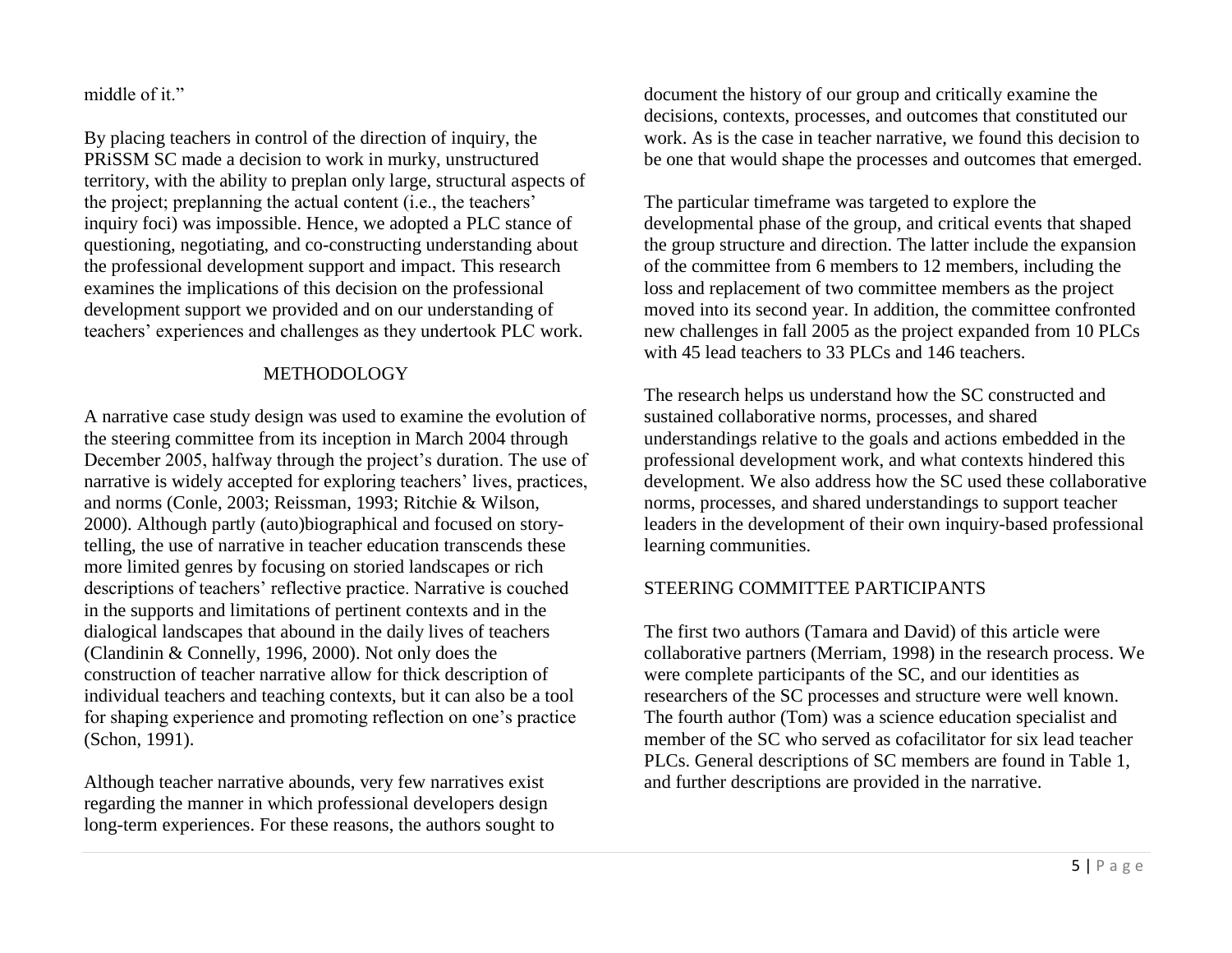| Pseudonym       | Professional position                                                                                                                                  | PRiSSM role                                                        |
|-----------------|--------------------------------------------------------------------------------------------------------------------------------------------------------|--------------------------------------------------------------------|
| (authors' real  |                                                                                                                                                        |                                                                    |
| names)<br>Alina | Director, Science and Mathematics<br><b>Education Resource Center at</b><br>regional "educational service<br>district" (ESD)                           | District liaison and<br>evaluation coordinator;<br>leadership team |
| Arne            | Year 1: Mathematics "teacher on<br>special assignment" from large local large district, Year 2 in<br>school district / Year 2: Math<br>specialist, ESD | PLC facilitator, Year 1 in<br>rural districts                      |
| Dan             | District science "teacher on special District coordinator and<br>assignment" from large local school facilitator, in large district<br>district        |                                                                    |
| Dar             | Year 1: Middle school science<br>teacher and department chair / Year Year 1<br>2: not on committee                                                     | Facilitator in large district,                                     |
| David           | Associate professor, mathematics<br>and mathematics education                                                                                          | Grant co-lead; leadership<br>team                                  |
| Ginny           | Mathematics specialist from<br>regional "educational service<br>district" (ESD)                                                                        | Facilitator, in medium-<br>sized district                          |
| John            | Mathematics program specialist,<br>district level position                                                                                             | District coordinator and<br>facilitator, medium-sized<br>district  |
| Julie           | Year 1: Mathematics specialist,<br>ESD / Year 2: not on committee                                                                                      | Facilitator for small, rural<br>districts Year 1                   |
| Lisa            | Mathematics specialist, ESD                                                                                                                            | Facilitator for small, rural<br>districts                          |
| Pam             | Science and mathematics specialist, Project director; leadership<br><b>ESD</b>                                                                         | team                                                               |
|                 | Assistant professor, science                                                                                                                           | Grant co-lead; leadership                                          |

| <b>Table 1.</b> Steering Committee Participants (including the first three |  |
|----------------------------------------------------------------------------|--|
| authors)                                                                   |  |

| Tamara | education                                                         | team           |
|--------|-------------------------------------------------------------------|----------------|
| Tom    | Science specialist from a regional Facilitator, in medium-<br>ESD | sized district |

The SC held 7-hour monthly meetings, usually at the university, during the targeted timeframe. The 12-member group was first together at a 3-day retreat in June 2004. Prior to that, Tom, Ginny, and Julie were not involved, and after August 2005, Dar and Julie were not members. Other people associated with the work of the project occasionally attended meetings, including two local principals, internal evaluators, and other district personnel. During this 22-month period, members also participated in three 2- or 3 day retreats to plan summer academies for the lead teachers. In fall 2004, it was decided that up to half of each meeting would be dedicated to our own inquiry and professional growth, and the remaining time would be spent on the "business" of the project.

# PARTICIPANT CONTEXT: FORMATION AND EARLY DEVELOPMENT OF THE STEERING COMMITTEE

We began as a group of experts with a wealth of experience in teaching and a variety of experiences with providing professional development. Some members had worked together on previous projects; others did not know each other. After receiving the funding in March 2004, the group began with six members: Alina, Dave, Pam, Tamara, Dar, and John. By May, job descriptions were generated. The first four of this group were charged with project and grant oversight and became known as the leadership team. The latter two took on a (temporary) role of science or mathematics lead content instructor, with responsibilities for the teacher professional development activities at on-site teacher academies and for working with soon-to-be hired facilitators.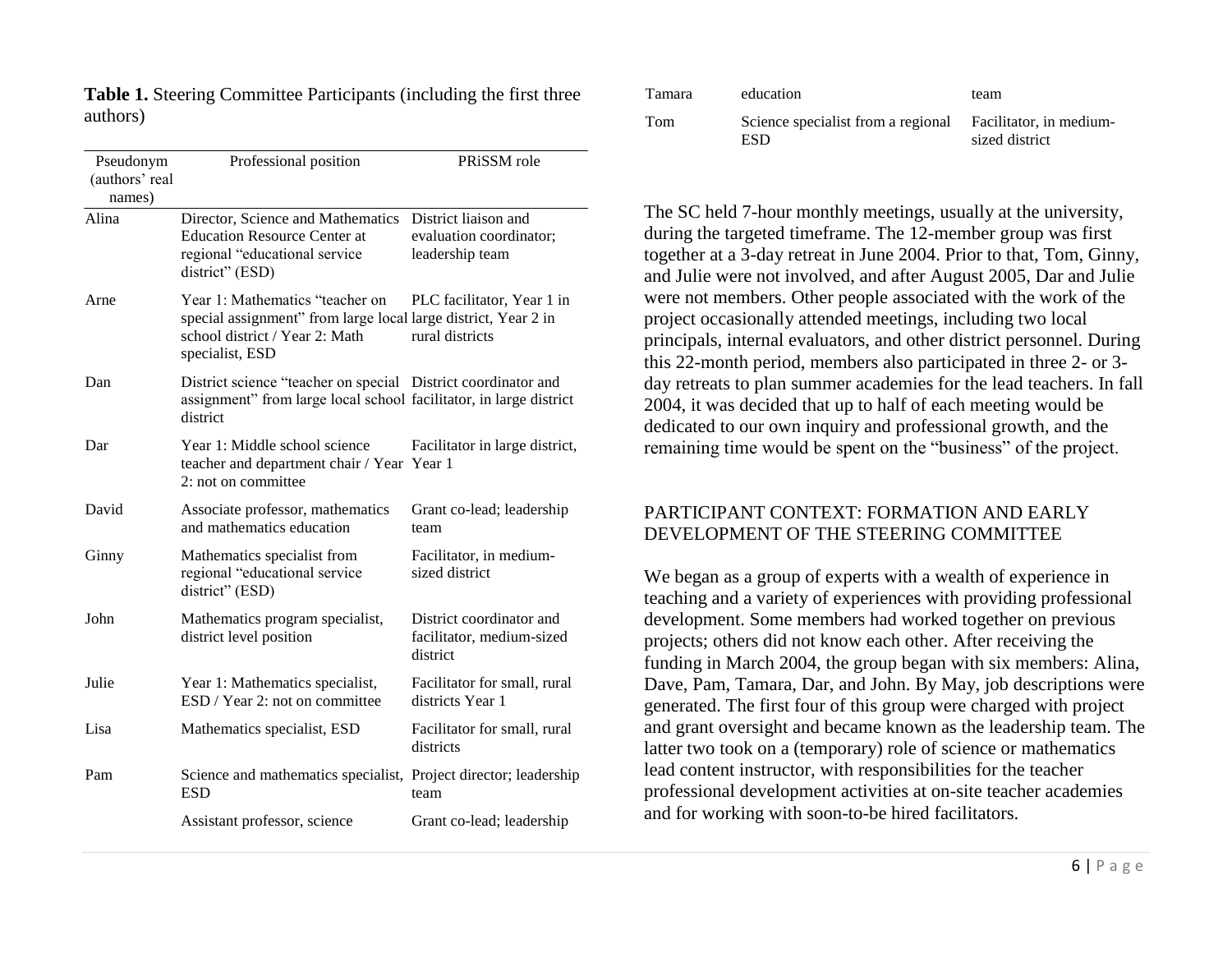Between March and June the group grew, with the addition of four facilitators, a local principal, and an internal grant evaluator. In May 2004, 12 people (not *the* steering committee) met and generated a list of norms. These served the emerging SC for a time but were addressed more deliberately in fall 2004. For these first few months, the norms were more structural than cultural (Fullan, 2000); in other words, they were a part of how we organized, not how we operated. SC meeting notes from the May meeting revealed a key question at the conclusion of this meeting: "Who's leading/facilitating the facilitators?" As the composition of the SC stabilized during the subsequent month, this question would play an important role in shaping its direction. For example, meeting notes also stated that, "John would like to bring in Ginny and Tom to deliver professional development." This was an intentional, further push toward teacher collaborative inquiry because Ginny and Tom were emerging as regional experts in this area. It also signaled a redefinition of John's role from instructor to overseer of district facilitation, and it provided a model for supporting the facilitation process in a specific district.

To further refine benchmarks and project structures, a 2-day retreat took place in June 2004. It was here where the 12 core members of the SC first gathered, along with a few additional participants from the May meeting. Tom, Julie, and Ginny joined the group for the first time, Tom and Ginny to assist John in his region as facilitators, and Julie to help Lisa in the facilitation of a group of rural districts. The focus of this retreat was "What is high quality" learning and teaching?" and "What is high quality professional development?" It was here that the expertise of the different individuals began to be fully revealed and where structure began to morph into decision and action. For example, Tamara led a session on developing a common vision for high-quality learning and teaching, during which time the group members initially put forth beliefs and values and began to understand each other's

perspectives, even beginning to negotiate a shared vision. A visiting principal helped to keep our ideas grounded in the realities of the schools and districts. Alina emerged during the end of this meeting as a consensus builder and organizer, summarizing and publicly documenting discussions and decisions as the meeting progressed. Ginny and Tom brought their expertise in collaborative inquiry to the discussion, including the introduction of an earlier version of Figure 1 and other resources about PLCs. It was during these discussions that our ideas about learning communities began to take more concrete form. Ginny explained,

I guess that at the beginning I really thought that my role, along with Tom, was to help this group to think about PLCs. We weren't involved in the original writing process and conception, and we were brought in a little bit late, but there were these general ideas about what they wanted to do. And what we understood was that no one really had any experience in working with learning communities and we had a little bit of experience, and so they were bringing us in to help them to jump start them. Obviously as the year progressed, everybody's knowledge and experiences grew and we became less and less the experts on learning communities and more, I think, just members of the group that have a lot of valuable experiences to contribute.

There were no protocols used for sharing ideas during this retreat, and some voices were more dominant than others. The job descriptions generated in early May began to blur as new personnel emerged and everyone took on responsibilities for planning and teaching at the upcoming August academy. However, from the beginning, we adopted a metacognitive stance, intentionally reflecting on the content of our collective work (supporting teachers doing collaborative inquiry in professional learning community structures) and the nature of our group processes. This stance helped us notice the particulars of differing contexts and sensitized us to the need for flexibility (Putnam & Borko, 2000).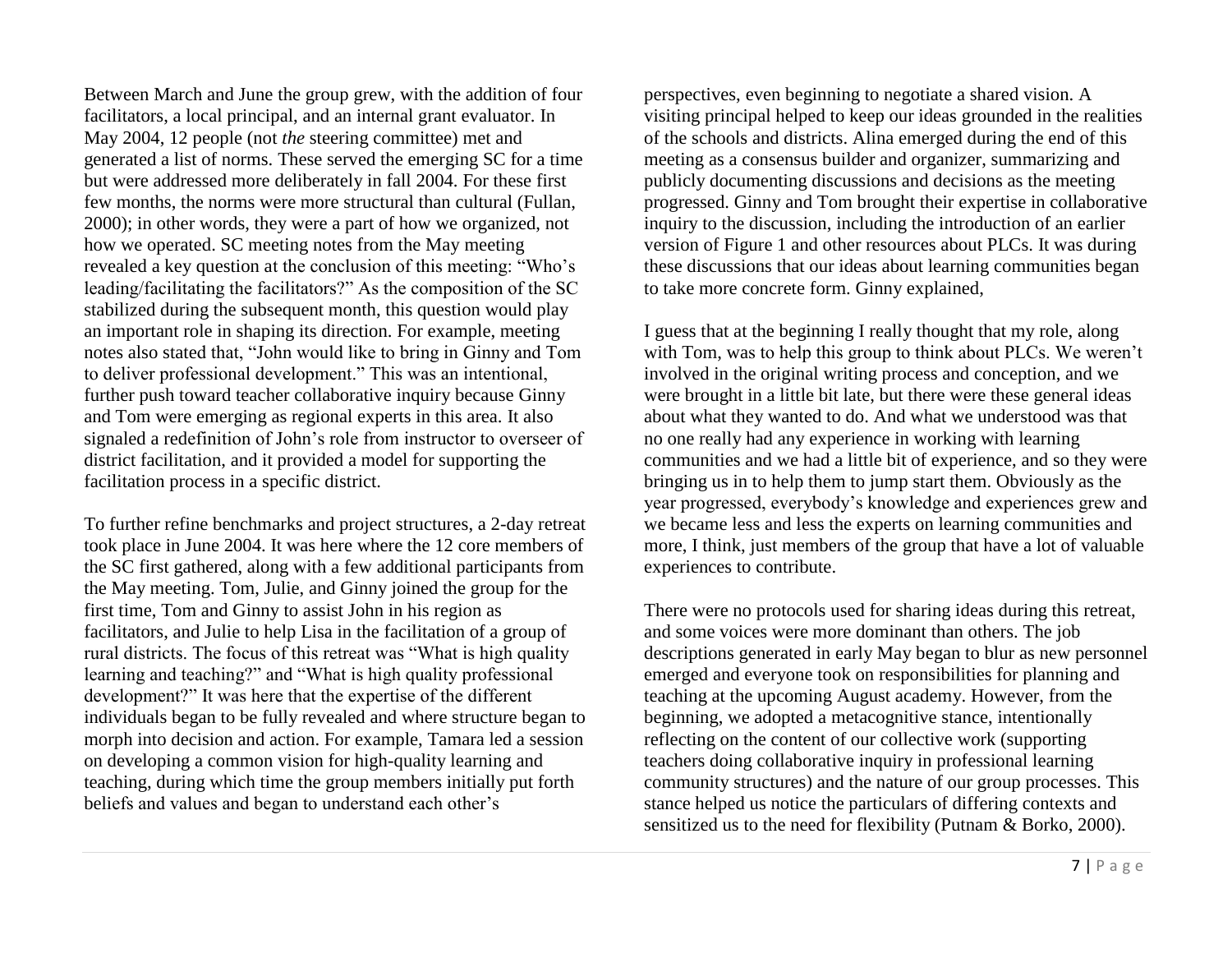The decision of the SC to formally engage as a PLC was made in late summer 2004, and the negotiation of an inquiry question that drove the direction of the SC's work during the targeted timeframe slowly emerged, eventually becoming, **"**How can we foster and sustain a culture of collaborative inquiry?" The inquiry question was aimed at addressing our own needs as an emergent group and support the primary professional development goals of the project. At times, this question directed our focus toward understanding what it was like to work as a critically oriented, questioning group examining our own practice and making meaning of the dialogue, tools, and resources that we employed. At other times, this question turned our focus to understanding and supporting the teachers' PLCs.

# DATA COLLECTION AND ANALYSIS

Traditional qualitative data sources were collected and analyzed in the construction of the narrative, including interviews, archived documents, and video and audio recordings of SC meetings. Interviews of each SC member (including authors Tamara, David, and Tom, and excepting Dar, who was not available) provided an essential data source that grounded our analysis. Because the authors were so immersed in the group from the beginning, we felt that our interpretation of the committee's evolution and actions needed triangulation. The interview questions emerged from a theoretical framework focused on the negotiation of differences in knowledge, beliefs, and expertise. This theory presents three stances that people coming together in a partnership might assume: a stance of inquiry and knowledge negotiation; a stance of consultation (i.e., as experts conveying information and knowledge to those less expert); or a stance of rejection, in which another's knowledge is seen as irrelevant or unfeasible and is discarded (Nelson, 2005). Knowledge negotiation is viewed as the stance most likely to enable transformative, not just additive, growth. The interview questions afforded insight into SC members' perceptions

about communication, perceptions of pressures and risks in SC participation, group functioning, how people's roles within the group and positions outside the group impacted or influenced group processes, various aspects regarding the evolution of the project and impact on teachers, and what each learned from participation in this group.

The interviews were conducted in Fall 2005 (excepting Julie's, conducted in early 2006) by Mart (a research assistant and the 3rd author of this article) to better ensure each participant's comfort in responding to the questions. Mart also conducted the initial analysis of the interview transcripts, using a separate data table for each question and identifying themes across each participant. These themes were further synthesized by the authors; major themes included the notion of a common vision for teaching and learning in mathematics and science as well as for professional development; the use of data to make decisions about professional development activities and facilitation moves; sharing leadership roles in a PLC; how to work as a learning community; the role of content knowledge in the professional development activities as well as in the teachers' PLC work; and links between PRiSSM and other school and district initiatives.

These themes were then also used as an analytic framework with other data. Documents provided a significant record of the SC's activities, decisions, and processes, and also revealed the history of the committee's decision to engage in our own collaborative inquiry. Documents included meeting minutes taken by a designated SC member and meeting notes taken by the first two authors. A variety of handouts distributed during meetings were also used, including case studies developed by facilitators, records of lead teacher PLC meetings, facilitator's quarterly reports about teacher PLCs, protocols used for various purposes (such as structuring dialogue around a piece of data), lists of collaborative norms, and project goals. Various diagrams of conceptual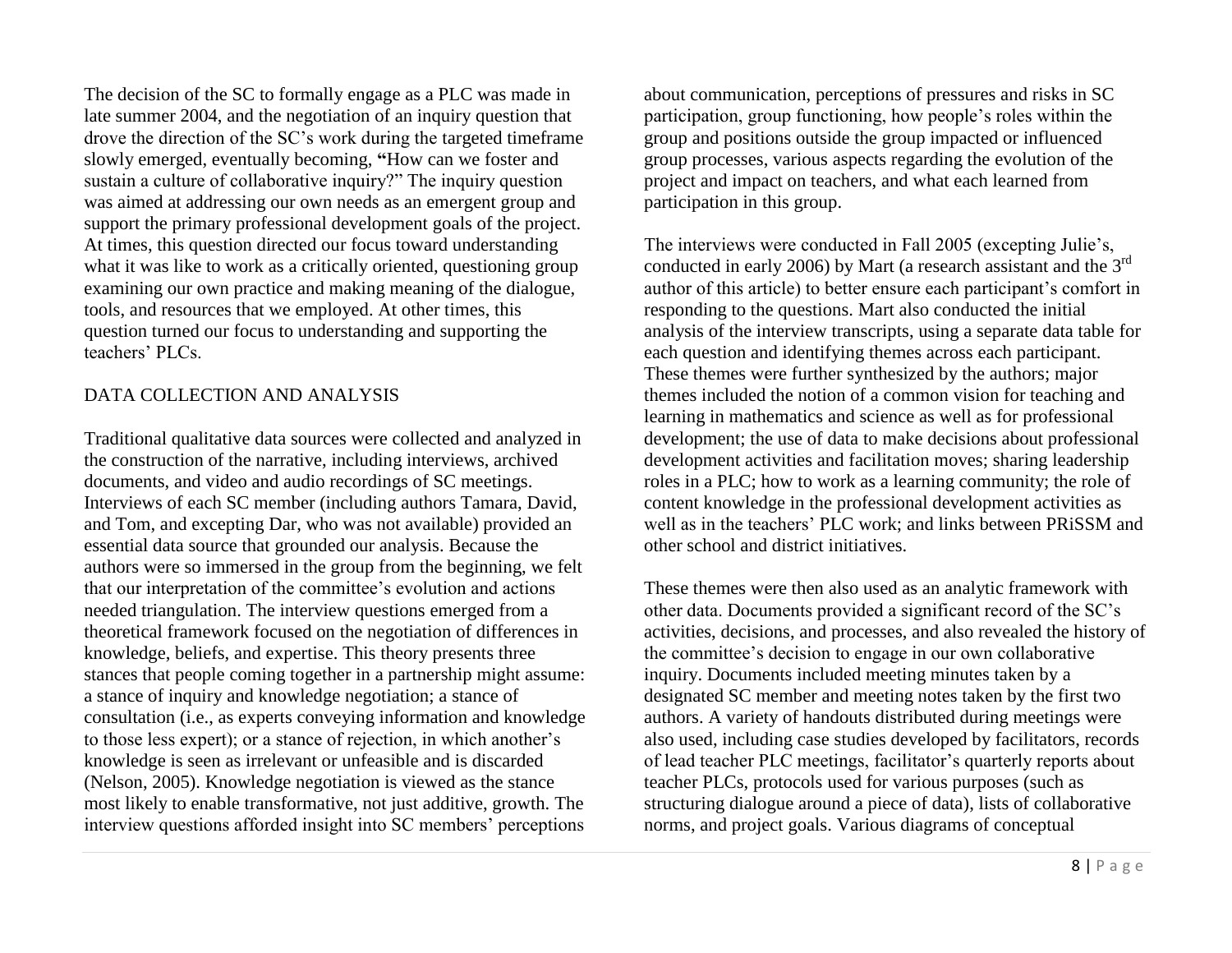frameworks developed over time by the SC were also analyzed. An analysis of e-mails posted on the project e-mail list, as well as selected personal e-mails between committee members, contributed to filling in the record of work done between meetings. Beginning in September 2004, all SC meetings were audio and/or video recorded. The sections of audiotapes that recorded the group engaged in inquiry (as opposed to the "business" of project management) were transcribed. These transcripts and the tapes themselves allowed the authors to step back from complete participation (Merriam, 1998) and make analytical observations of these events.

Through this systematic process, general themes were collapsed into three overarching categories: Critical decisions and tensions in the functioning of the group, collaborative structures that supported an inquiry stance, and areas of ongoing negotiation. The significance of this research emerges from these three categories.

Although Tamara and David are the predominant voices of this narrative, member checking was done with the full SC, and especially with Mart (an ongoing participant observer in her role as research assistant) and Tom, to ensure their agreement with these findings.

# FINDINGS

The steering committee had a major task to undertake: developing and implementing a 3-year professional development project for mathematics and science teachers in 22 schools. As such, our PLC inquiry was organic and necessarily action oriented. The subsequent narrative includes numerous problems, conflicts, frustrations, and missteps. But overall, the SC appears to have functioned as a collaborative learning community. Our group structure was more than a collection of individuals, each with his or her area of expertise, who came together, yet worked

individually, to accomplish a task. Instead, we developed an inquiry stance that supported questioning of and reflection on the impact of our decisions and actions on the PRiSSM teachers in a collaborative manner. What we learned from this reflection fed back into an inquiry cycle, informing our next decision-making process.

In the next sections, we discuss critical decisions and tensions that shaped the SC's understandings of and work toward achieving the PRiSSM project goals. Then, the collaborative structures that supported the development and sustenance of an inquiry stance among SC members are examined. Additionally, three critical areas of ongoing negotiation and growth are identified within the SC: the development of a shared vision of high-quality mathematics and science teaching and learning, the constant renegotiation of avenues of communication and voice, and the negotiation of shared leadership. Finally, the implications look beyond the particulars of the SC to examine how the findings of this research can be used to support professional developers and teacher leaders in the development of their own inquiry-based professional learning.

# CRITICAL DECISIONS AND TENSIONS IN THE FUNCTIONING OF THE GROUP

The SC's adoption of an inquiry stance toward the work of the professional development project was not a predetermined decision. That this emerged after the first summer academy was a critical decision that shaped the further professional development of the committee and our subsequent actions in relation to the PRiSSM project. The following is an examination of the manner in which we initiated and conducted our inquiry, the activities we used to advance our ability to collectively learn from the process, and how this translated into our work with teachers. A tension between "doing inquiry" and getting done what became known as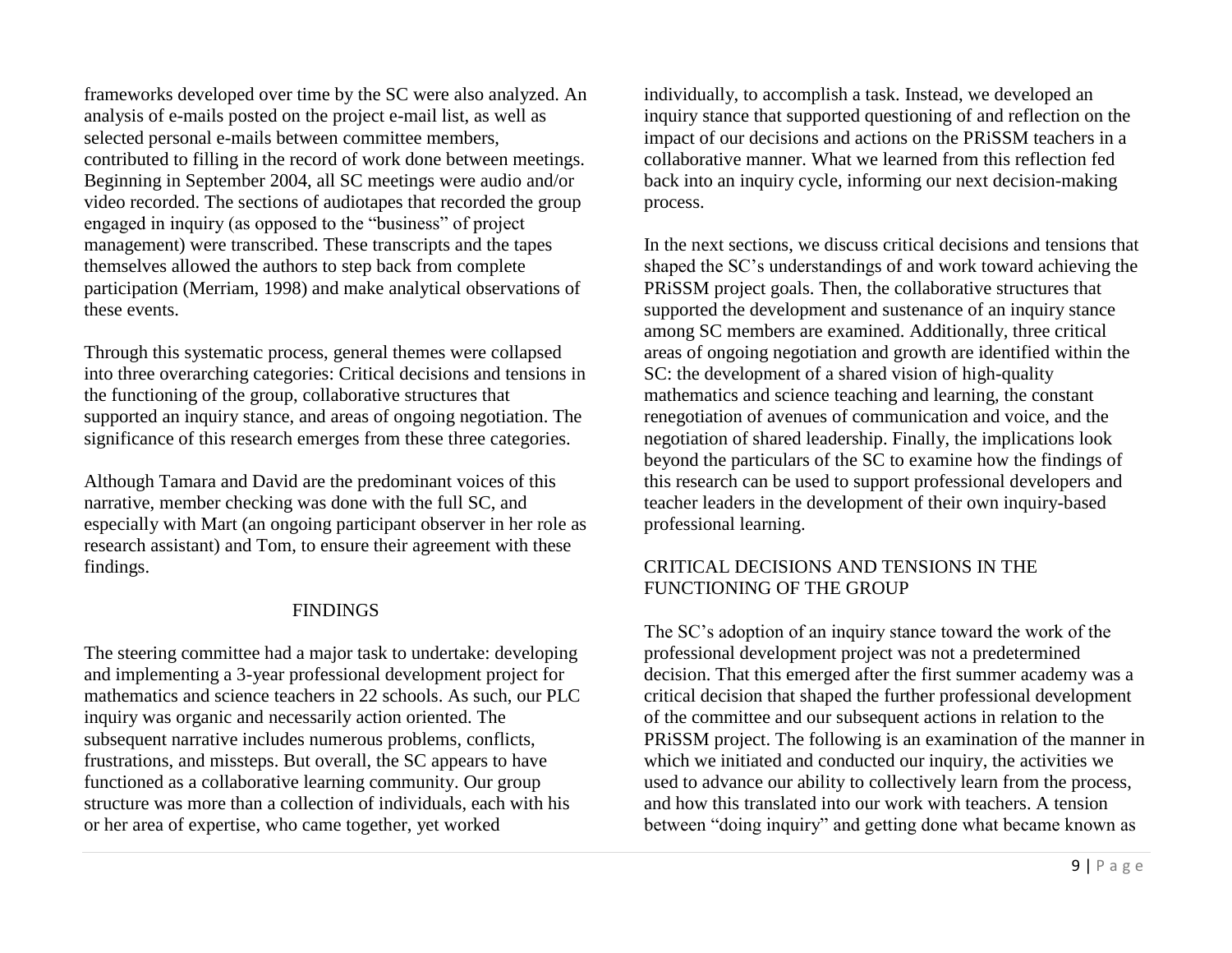the "business of the project" emerged when we made the decision to pursue our work through inquiry. This became a critical factor in shaping both our inquiry process and the work of the project, a theme that parallels those commonly found in teacher action research. The degree to which the SC adhered to an inquiry stance in spite of inherent pressures will be described.

# *Taking an "Inquiry Stance"*

*Initiating and conducting inquiry*. The importance of approaching the implementation of professional development from a perspective grounded in inquiry cannot be understated (Cochran-Smith & Lytle, 2001; Kinchloe, 1991). Not only did this add to the quality of the professional development product, support the formation of bonds among group members, and allow for flexibility, but the critically questioning stance also afforded each member of the SC an opportunity to experience professional development similar to what we were delivering. Alina described our stance in her interview:

I think we *were* a culture of inquiry. I think everything [we did] was asking what we were doing, how we were doing it, why were we doing it, and we were learning from it. . . . I don't know that we did it as cleanly as was articulated in the inquiry cycle, with the data collection and all that, but I think we did it all, and we used our data . . . [but] we didn't do it in a concrete sequential way, we did it in a more organic way.

Evidence from SC meetings early in fall 2004 confirms this. The following brief discussion between John and Dave, occurring in the midst of a group discussion of our inquiry focus, illustrates how the inquiry directly connected to and informed the professional development project at hand, especially with respect to the negotiation of an inquiry focus:

*Dave:* You know, I don't think [that right now] we need to have a pinpoint focus that we don't necessarily deviate from, or even have different perceptions of . . . That's the goal. But the other point is, we do have this discontinuity from meeting to meeting that we need to address somehow . . .

*Bob:* I think there's certainly a lot of irony in what you just said because I know at our [lead teacher PLC] meetings, one of our main goals was to help try to get the PLCs to narrow their focus, to clarify their focus. I mean it was clear to us that this is going to be a common problem with PLC work, that their focuses start out nebulous and raw. And, um, and that's what ours is, it's very raw. A lot of "increase inquiry-based instruction." Yeah, whatever the hell that is, you know? . . . I just feel like we're in the same place and we need to do the same kind of organizing. But we don't have as much time as them.

Key themes regarding the importance of our inquiry stance are present in this transcript, including the use of data, the flexibility inherent in an emergent design, and the parallel lenses of inquiry that exist on both our work and the work of the teachers. The importance of time and communication, both of which are later discussed in further detail, are also present at this early stage.

*Activities for advancing the inquiry.* Three specific kinds of activities have been primarily used to advance the trajectory of our investigation into our own understandings of the project and how to foster teachers' project-related work. First, book study was used early in fall 2004 as a result of Alina introducing a guidebook for supporting professional learning communities (Garmston & Wellman, 1999) into group discussions. Although numerous other sources were cited and used by the group, we identified this text as our main reference and dedicated large blocks of meeting time to discussions of specific sections most relevant to our inquiry. Second, because facilitators (and teachers) were asked to document teacher growth using text, videotape, and audiotape, rich case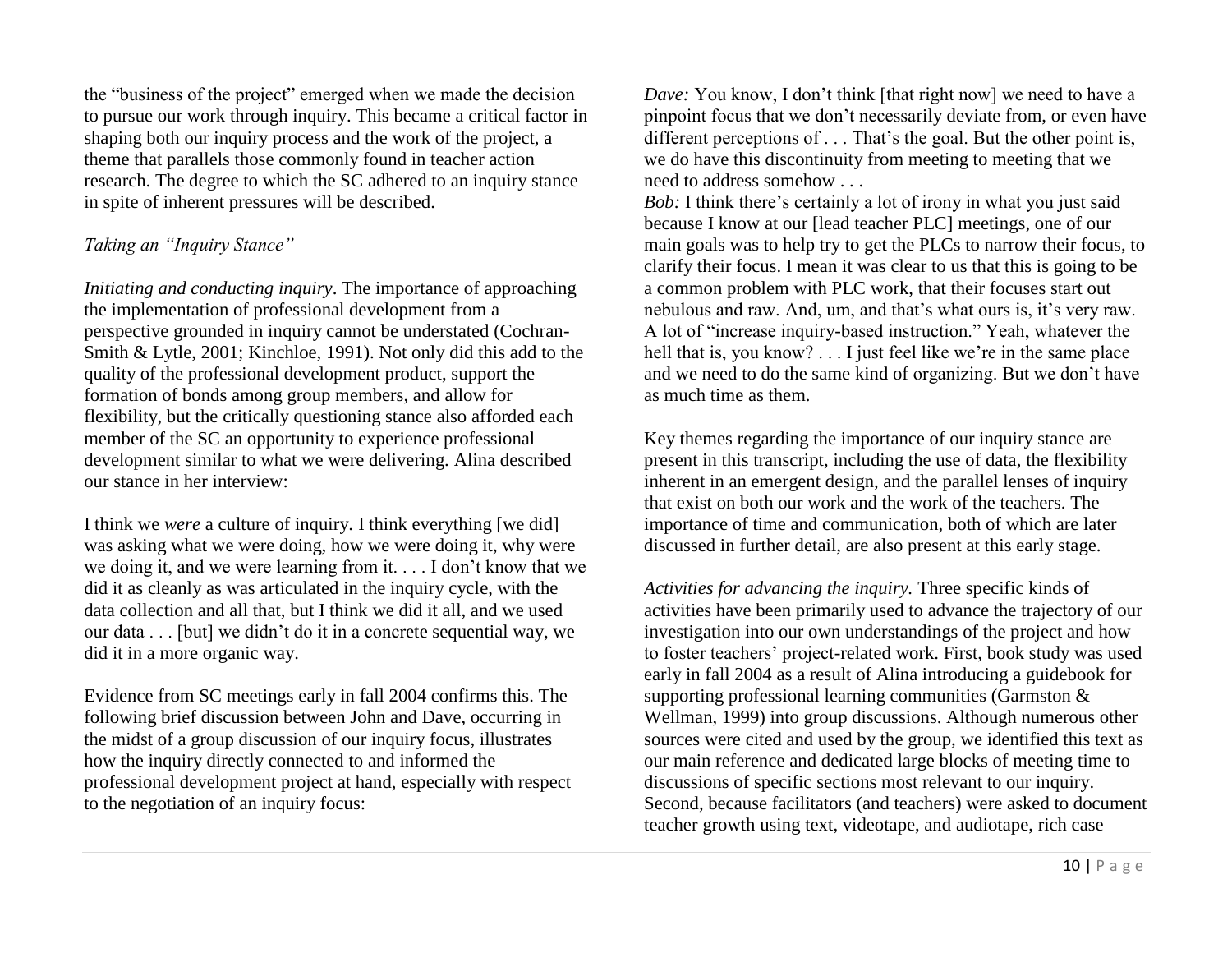studies of our own teachers emerged. The case study discussions were led by the facilitator who supplied the data and were used to address general issues of facilitation, the inquiry of the SC, and specific support to the facilitator regarding the case. Third, data from the internal evaluation and data collected by the authors and other members of the SC were used to frame discussions of project status and direction, particularly data related to the growth trajectory of individual teachers and the teachers' PLCs as a whole.

For each of these data sources, specific protocols were developed and followed for guiding the data analysis and discussion. For example, when discussing one chapter of the Garmston and Wellman (1999) text, the group members were asked to highlight the most impacting page, then paragraph, then word, and discussion was organized around this analysis. When discussing case studies, specific protocols for individual and group data analyses were provided to facilitate attention to specific matters and to structure the nature and dynamics of subsequent conversations (McDonald, Mohr, Dichter, & McDonald, 2003). Because time was at a premium, the protocols also emerged from the need to balance efficiency with genuine, deep conversation. The following discussion from a case study presentation in March 2005 provides insight into the nature of the group's inquiry process:

*Tamara:* So the purpose of the protocol is to help us as a leadership PLC think about applying tools for decision-making, which was our reading in Garmston, to the dilemma of a PLC that is really wallowing between looking at student work, which is the data that they are drawing upon, and taking some action on that. *Tom:* I'm going to present the dilemma and the dilemma is one of facilitation. We're trying to cultivate PLC dialogue, but at the same time we need to . . . develop strategies to help PLCs get past this wallowing between looking at data and taking some actions . . . [There is a] need to be flexible in our ability to get groups unstuck,

because even though we're going to look at one case and think about how to get them unstuck, this is just one situation, and this is going to come up again and again. So how can we use the tools for decision-making presented in Garmston? [He refers to specific pages in the book and addresses how they relate to the protocol.] How can we apply those decision-making tools for groups to develop our capabilities to be able to deal with this case now, but also other cases of your own, perhaps?

The last sentence is particularly interesting because we see an explicit duality in Tom's remarks regarding "groups" to get "unstuck," but also to develop "our capabilities" for supporting the teacher PLCs. In this brief transcript, we see several inquiry processes, such as employing group norms that embed the use of protocols to facilitate processing and discussion, drawing from prior resources and common group experiences, and using data to support the work of the teacher participants and our own growth as professional developers. We now turn to a specific focus on how the inquiry processes we employed impacted our work with teachers.

*Translating our new understandings to our work with teachers.* The use of resources, such as protocols, that supported the functioning of our group were later used by project facilitators to support the teachers in their PLCs. For example, Lisa used the above text analysis protocol with her PLCs, and Tom and Ginny used a "looking at student work" protocol during a case study discussion with the SC that was later shared with lead teachers by other facilitators. Hence, inquiring into the essence of a professional development experience led to important changes in our practices as professional developers (Even et al., 2003; Stein et al., 1999). However, although an important result, this direct transfer of specific skills and tools to the work of the project was far less important in the context of our own professional growth than was the growth in our own understandings of the nature of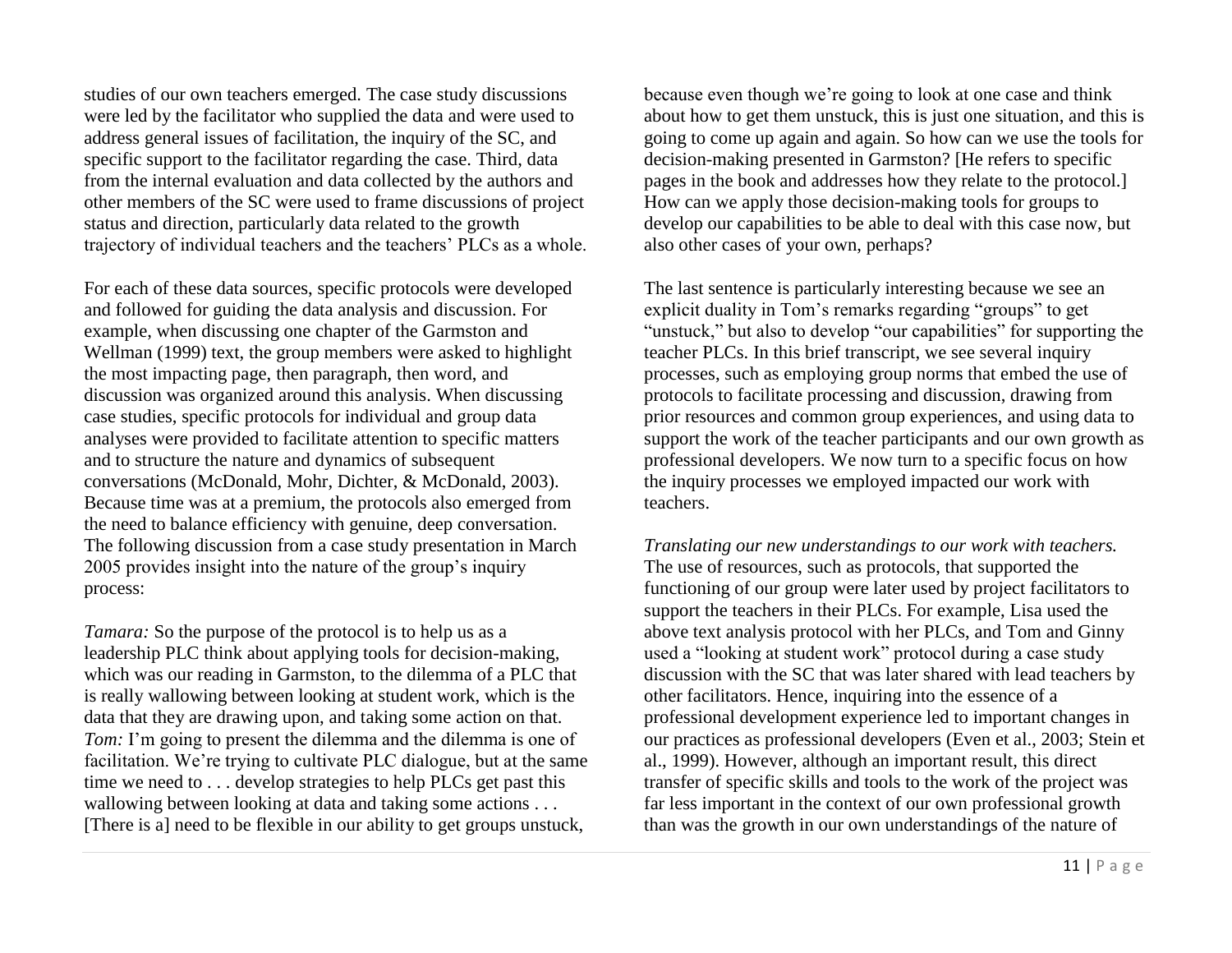teacher development, partnership, and group facilitation. During the interviews, *every* facilitator talked about inquiry and his or her participation in the project as a learning process in this larger context. Here, John discusses the value of the inquiry process and the ongoing learning:

We were able to develop a question and we had a resource that was an excellent resource that we consulted and then did things where we brought in examples from the field to inform our question, and there was a real commitment to that. And I think we all felt like we were experiencing that culture of inquiry and what it was really like to do inquiry in a group like that. . . . And just learning about group dynamics and facilitation and all that was a real eye-opener. First to learn about it intellectually and then to take cases and really dissect them, so, obviously we're still learning that, but it's great work.

Striking parallels in regard to the value of inquiry and reflection on one's practice can be found in the above comments to those found in past empirical studies on teacher inquiry (e.g., Little, 2003). Taking an inquiry stance implies a degree of deliberateness. As Dan stated throughout our inquiry, "You have to go slow to go fast." Tom expanded on this idea: "I think it's important to characterize our group as being very reflective and trying to improve how it does things, noticing its processes and products and trying to always get better." In this sense, the organic nature of the evolution of our inquiry was driven by the care given to the work of the teachers by all members of the SC, and our own individual and collective goals of being intentional, data driven, and reflective in the work that we were accomplishing.

Analysis of SC meeting notes and interviews reveals that each group member talked about his or her own professional learning in positive ways, using phrases such as "steep learning curve," "it was like being shot out of a cannon!" and Dan's colorful statement,

"Can I be excused because my brain is full?" Many explicitly expressed the sentiment of Lisa, who stated, "This work has transformed the way I think." However expressive these comments are, every member of the SC attributed his or her growth to the impact of doing collaborative inquiry in a professional learning community. Ginny stated, "This probably was the first real PLC I've been a member of. I've been facilitating PLCs but never really gotten a chance to be a member of one, so just being able to experience the process I think is really valuable for my work as a facilitator in  $PLCs$ .

Similarly, Lisa stated, "I'm still learning, but I've learned enough to be able to apply what I've learned from this to the [other] grant that I work with, 'cause we're starting PLCs with that grant." John, who as a district administrator had a much different professional role outside PRiSSM than Lisa or Ginny, focused explicitly on fostering collaboration in a group:

I mainly learned, through that PLC work, about facilitation and about group dynamics and how to work with a group, and it's, you know, there's something about that, it's actually now that I realize it, because that was our area of study and so there's this sort of meta-level thing going on, you know? We were studying about being a group while we were being a group.

Julie, the least experienced facilitator, perhaps showed the most dramatic growth:

We don't always see [teachers] as professionals, and I think that I just had the opportunity throughout the year to really just to think more about that and how valuable and important that is, and that every teacher needs to be a part of something like that, a culture of just growth and learning. . . I would like to go into educational policy so that this type of thing happens regularly for all teachers, to go on to something that is not only supported by grants and that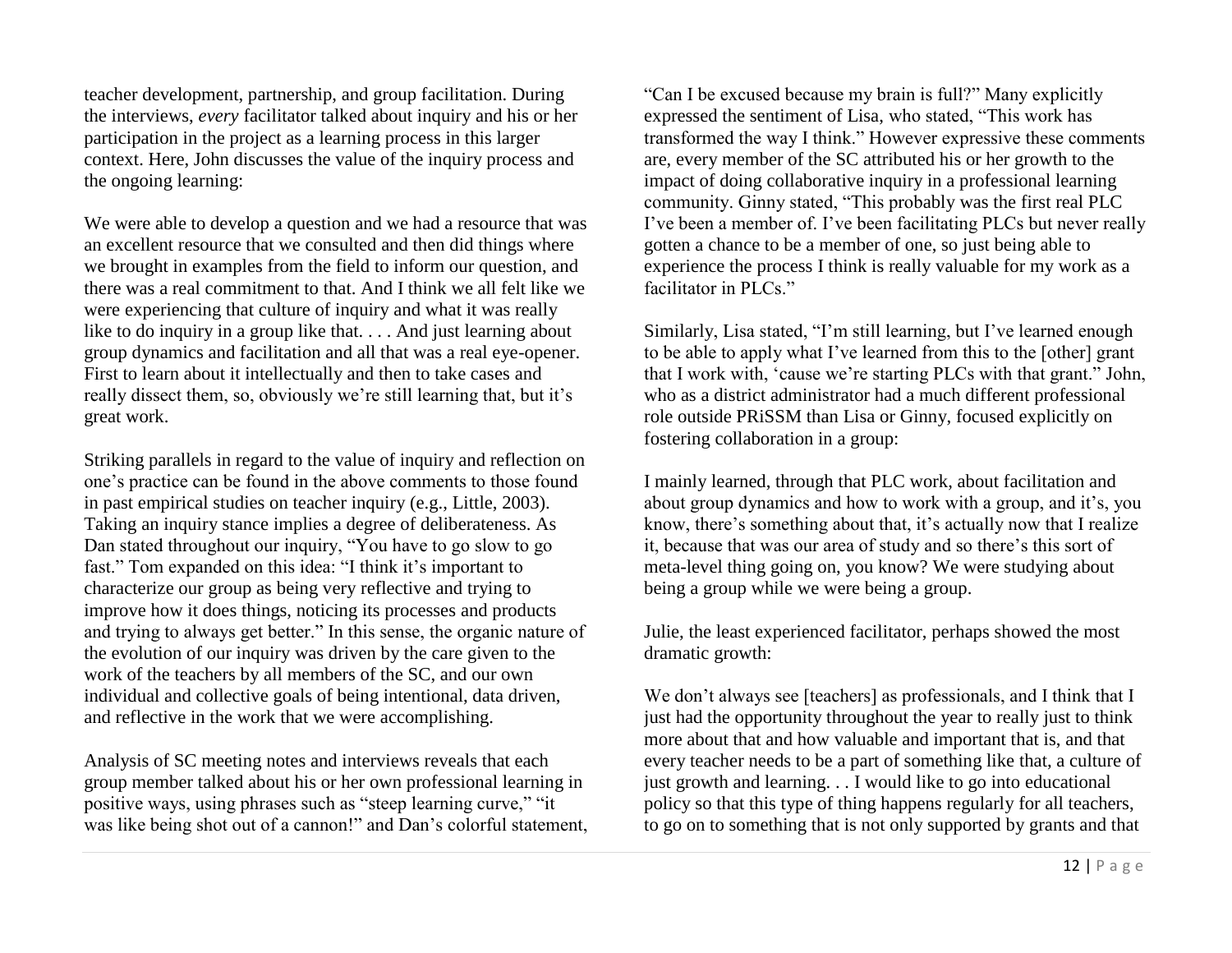people only get to do for a year or two, but it's a regular part of their work day, [where] teachers view this [as] normal, because it shouldn't just happen in little spurts.

By explicitly studying group processes while doing authentic work as a collaborative group, each of us experienced some degree of transformative learning that impacted our professional work in multiple venues. By engaging in collaborative inquiry in a professional learning community, we found, as Lisa explicitly stated, that the work "transformed the way [we] think teachers should be working together."

# *Tension Between "Inquiry" and "Work"*

As described earlier, the SC had an immense amount of work to accomplish in relation to the project. In the first year of implementation (August 2004 to July 2005), the committee negotiated a decision to devote half of the monthly meeting to inquiry and the other half to discussion about "business" items such as evaluation, planning, recruitment of new teachers, individual district issues, and communication across the project with all participants, including administrators. Our limited time together contributed to the tension between focusing exclusively on business during meetings and engaging in a formal inquiry process. Pam voiced her concern early in October 2004:

I am having trouble understanding—how do we take care of other business within the format of PLC work as we are defining it with our inquiry question? By other business, I mean the kinds of things we've put into the parking lot and future steering committee meetings. Of course the two have intersecting ground, my image is of two intersecting circles—PLC inquiry and business work—but maybe I mistakenly understood that by focusing on the inquiry we would absorb these other tasks—one circle of business work within the other larger circle of PLC Inquiry. In the book

[Garmston & Wellman, 1999] I think it's the difference between things and energy. The school PLCs will have the same issues, especially this spring and next year as they begin to not only focus on their inquiry question but also need to start thinking about the logistical end of working with the Expanded Team. I would like to be clear on how our model works. . . . How I see it might work is to have dedicated time for each focus.

Pam, in her role as project coordinator, continued to feel a particular strain from this tension and talked about this in her interview in fall 2005:

The end product is much better when we're done [with inquiry]. But in terms of efficiency, it's not a good thing. So, you know, there are times where it's good. In terms of myself I think it's not appropriate for all things, all decisions, we can't operate like that on everything. But it's also a good thing in terms of long-term growth of a group and how we work together. I can't say that there's a good or bad ultimately.

Despite the recurrent lack of time to deal with project business— ‖Our meetings are so full that we don't have time to come for closure often" (Tom)—the committee valued the way in which the inquiry process contributed to our understanding of the professional development work. In October 2005, Arne acknowledged the impact of the "nuts and bolts" work on the inquiry process:

Yeah, having the book that we studied helped facilitate the culture of inquiry, keeping us looking at an inquiry question, but the nuts and bolts kinds of workings tended to somewhat inhibit that. And it's kind of because as we, at least it appeared to me as we came to the meetings, many of us were wearing the two hats and we had to know when to wear what. So, if we look at us as a whole we had those two things going on but we were able to do some inquiry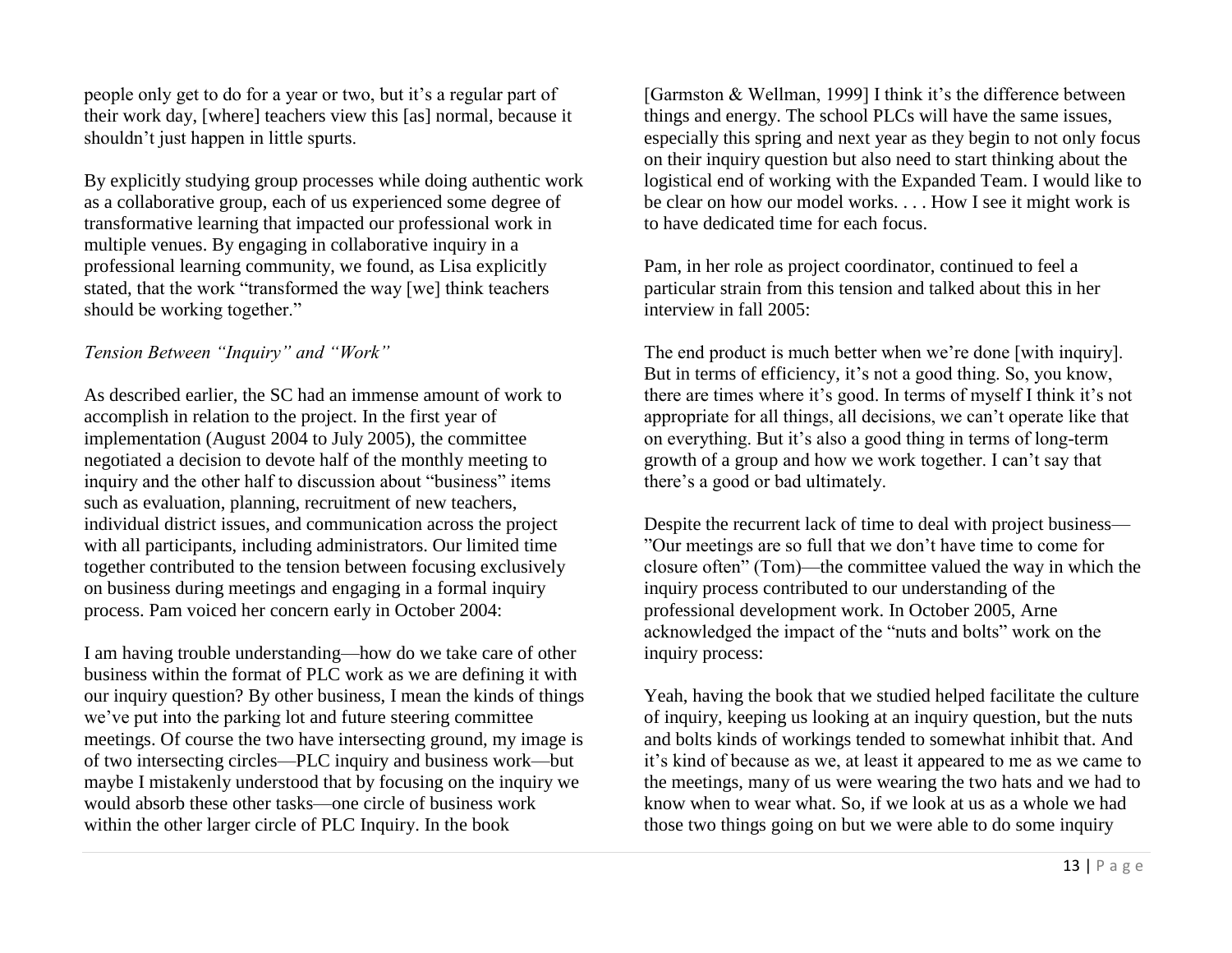based on the book we were reading and applying it to what we were doing in our PLCs.

#### Tom expressed similar feelings:

[Inquiry] is one of the best things about the steering committee and this is exactly what we've tried to export to other programs. There's a, I think, a strong culture of inquiry in the SC and that's really been honored and it's something that everyone has valued and if we start moving away from it somebody notices and says something, "Hey we need to keep this part of our work intact and not let the management stuff crowd it out." It's too easy for us to do that, there's never enough time for management issues.

Although there was a consensus as to the value of our collaborative and questioning approach, as the second year of implementation began, this had to be renegotiated along two dimensions. First, the group examined whether there was a new inquiry question to pursue in the second year. Although some felt that the existing question was still appropriate, other ideas emerged as well, and significant time during the September and November 2005 SC meetings was devoted to refining the inquiry focus. Employing a consensus model for decision-making and using protocols to ensure broad discussion and participation, "How can we grow and support teacher leaders who can foster and sustain a culture of collaborative inquiry?" was selected as the new focus. As can be noted, the new inquiry question was designed to maintain our original focus (foster and sustain a culture of collaborative inquiry) but also to more directly insert the application of our inquiry into the work of the project (supporting teacher leaders as they engaged their colleagues in a critical and reflective examination of teaching and learning). It remains to be seen the degree to which this was a nominal or substantive change.

The second aspect of renegotiation arose from the fact that 100 new teachers entered the project at the onset of Year 2, and the PLCs now became "expanded PLCs" (in addition to the continuation of the "lead teacher PLCs" in some districts). This increased the number of learning communities needing support from the facilitators and placed severe strains on project resources. Further, a lack of awareness of project goals and structures in the majority of the "expanded team" teachers provided increased tensions. Unlike the lead teachers, the project did not provide the expanded-team teachers with a shared experience, such as the summer academy, to explore their knowledge and beliefs about high quality learning and teaching or develop a conception of what it meant to be a member of a learning community. Additionally, two new facilitators joined the project part-time, and Arne took on two new districts to facilitate. These changes put pressure on the SC to deal explicitly with practical needs—in other words, the business felt more pressing than the inquiry. Although Dave ventured that "Our business is inquiry," it was difficult to practically realize our inquiry in service of our needs to support the lead teachers through the changes they were facing with the expanded PLCs. There was simply not enough time in the monthly meetings to deal with the complexities involved in attending to all of the teachers' needs as well as the other business aspects associated with a grant project. The shift in the inquiry focus, as described above, resulted from these tensions.

# COLLABORATIVE STRUCTURES SUPPORTING AN INQUIRY STANCE

The SC comprised people from diverse professional backgrounds with a multitude of experiences and beliefs. Any such group may encounter challenges associated with perceived status, differing reward systems or work tempos, or different goals and/or agendas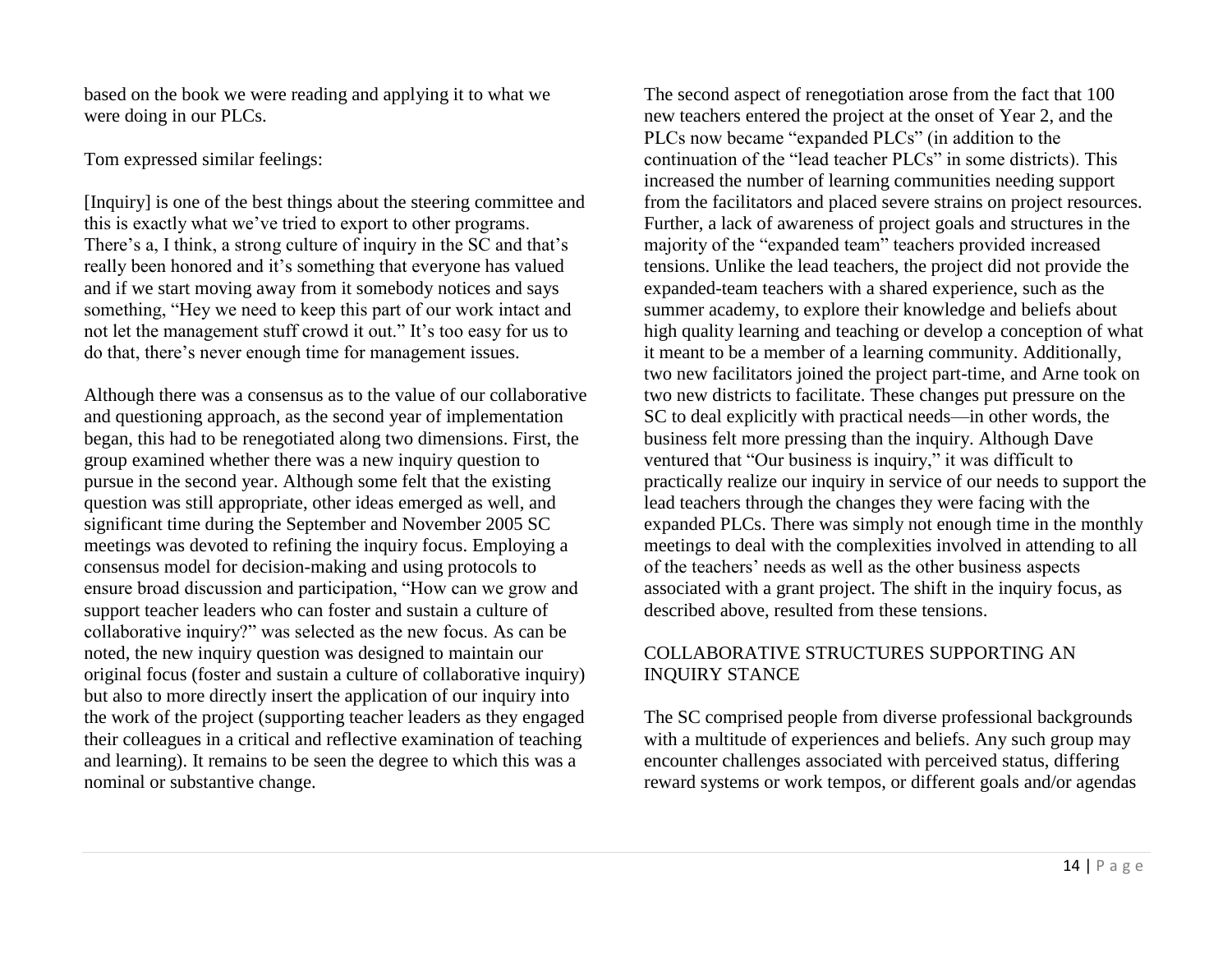embedded in the work (Brookhart & Loadman, 1990). Individuals may perceive (accurately or not) inherent risks in actively participating in a professionally diverse group. This sense of personal or professional risk can shape the interactions among partners, resulting in an unwillingness to actively participate and a rejection of an inquiring stance (Nelson, 2005). In addition to these potential barriers to collaborative inquiry, the SC dealt with the pressure of implementing a large-scale, long-term professional development project within a short time frame. And, in Year 2, we endured major transitions in both the project and the SC.

Despite the many pressures and challenges that could have constrained the group processes, evidence reveals that the group developed and continued to function as a learning community. Every member of the SC attributed this to the explicit, continual attention given to developing and revisiting collaborative norms, which were originally shaped by the Garmston and Wellman (1999) book study. The introduction of these collaborative norms caused the list defined in May 2004 to become less prominent because the committee paid closer attention to group processes such as paraphrasing, assuming best intentions, and balancing advocacy and inquiry. Pam stated,

I've been in groups before that used group norms but never saw them effective, you know, as a tool. And then this group hadn't felt like they were at first because they didn't really seem to fit. But we have come back to them and we have put time into them, and I'm really learning that now, as we're going back and we keep spending time, and it seems like a lot of time and taking away from other things that we should be doing, that it's time well spent in terms of the long term and that I'm learning the value of them. And how to use them, because I think my experiences in the past . . . they didn't mean anything. It's because they weren't really used.

Arne explained that "coming back to our collaborative norms and

coming back to our beliefs about how we thought things should be going and were going" facilitated the development of a culture of inquiry among the group members. John also spoke explicitly of this, stating,

So what facilitated [a culture of inquiry], there were a lot of things. . . . But, you know, a lot of it had to do with the norms that we developed, the relationships that we had, the commitment that we have to improvement and reform and the belief in professional learning communities that we all have. Because we all believe that, there was no resistance to it, you know?

Collaborative inquiry in an environment with supportive norms often affords risk-taking activities (Lieberman & Miller, 2000; Wells, 1999). Dan said it plainly: "I think what the answer to  $\ldots$ ‗What made risk-taking feel safe?' is the culture that we've developed, the norms, um, it all." John also addressed the importance of freedom to take risks, stating,

The group really did provide openings for people to take risks. I think that we did a pretty good job of that and there was a lot of discussion about norms and revisiting norms and, um, I think that we really tried to make risk-taking—and we acknowledged that it was risky to put yourself out there, you know we did. We actually stated that at times which is, I think, a good thing. I guess I felt like there was definitely times when I was taking risks, it was pretty risky to be in that group because there were definitely things that I disagreed with and stands that I took that were not popular and that sort of thing. And I was able and willing to do that with that group of people because we had really developed a high level of trust.

John's and Dan's statements reflect how our norms provided for trust among group members, which made talking about one's beliefs about science and mathematics teaching and learning safe to do.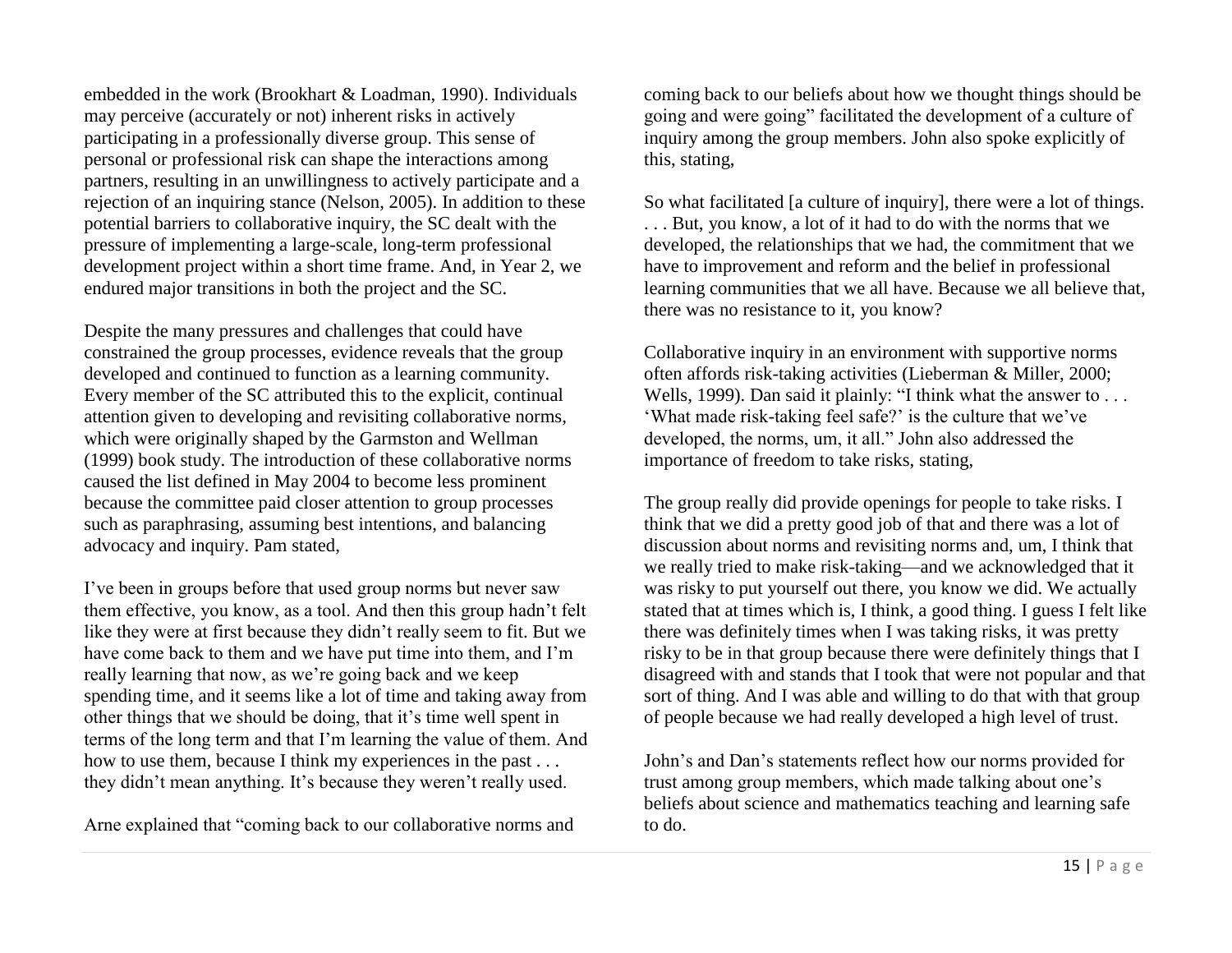Finally, the explicit acceptance of collaborative norms allowed SC members to invoke these when tensions emerged. This agreedupon avenue for dialogue enabled us to maintain the inquiry stance. Ginny expanded on this in the context of an emergent tension between satisfying grant requirements and supporting teachers:

I think there's this tension between, you know, the desire to have the good work happen in the PLCs and the desire to make sure that we're fulfilling the requirements of the grant and the evaluators and all that, and I think that that, sometimes, I don't know if those differences will be resolved. I think we just have to negotiate those.

Ginny's statement that "we just have to negotiate those" highlights the nature of the SC as a learning community. Not all groups feel concern about the beliefs of other members. The growth of groups may stall when members realize that they hold differing visions of or values for the work; that is a point when the group may shift to a collection of experts working to get a job done. Consulting with each other, or even rejecting the ideas of another, may be more typical than the assumption of an inquiry stance. Yet the SC continued to return to negotiation and collaborative inquiry even when faced with the pressures of time and change. As John said, we have collectively "learned to appreciate the importance of setting norms. Especially when you're going to try to do deep work like this." This understanding shaped the activities and resources that we brought to the lead teachers during summer academies and ongoing meetings.

# AREAS OF ONGOING KNOWLEDGE NEGOTIATION

Three constructs emerged from the data as critical, ongoing areas of negotiation and growth: the development of a shared vision, the external and internal constraints to communication between SC meetings, and the challenges of shared leadership.

# *Negotiating a Shared Vision*

Although developing a shared vision of both transformative professional development and high-quality learning and teaching were explicitly addressed and implicitly emerged in many SC conversations, the data show that it was not something that came quickly or easily. Each new challenge, especially those associated with facilitating teachers' PLCs, presented another indication that there were multiple views held. In her interview, Ginny stated,

I think that, like any group, there have been times when we've been . . . surprised that we're each coming at it from a different direction, that maybe we assumed that we all had this shared idea and then at some point it surfaced that we didn't have a shared idea.

Alina also talked about this in her interview:

This whole notion of . . . how does one facilitate a group and what is high-quality teaching and learning in mathematics and science? I think each of us has a slightly different view, and sometimes even more than slightly . . . but we're getting a better understanding of what each person thinks as we go along.

Using facilitator-developed PLC case studies and analyzing data such as PLC meeting notes and quarterly reports, the SC simultaneously engaged in negotiating visions of high-quality professional development, and mathematics and science teaching and learning. For example, in December 2005, each facilitator brought PLC meeting notes and, in small groups, SC members used these to determine what characterizes a high-functioning PLC. The ensuing discussion surfaced common ideas; however,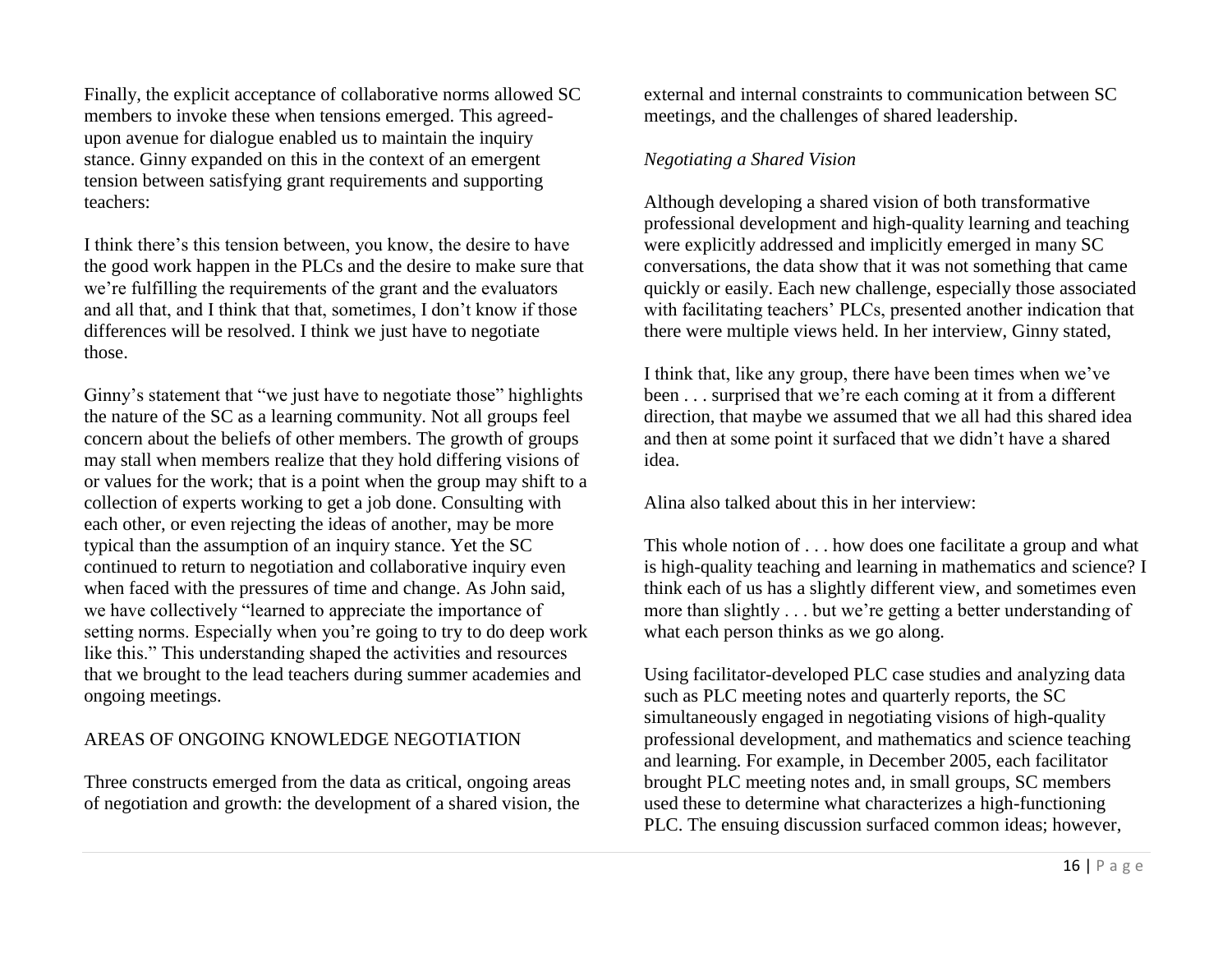gaps in the details also existed. Meeting notes reflect that we ended more at a "brainstorming level than at consensus," and negotiation continues as of this writing. Indeed, of great significance to the process of negotiating a shared vision is that it has been an ongoing one. Assumptions have been surfaced and questions posed, and resources and grounded data continually informed our questions about the nature of high-quality learning and teaching and how to best support teachers in this context. Arne addressed this in his interview, elaborating on the importance of this negotiation due to differing district contexts:

I think we had some common beliefs about what we were trying to do, but the way the grant was set up, having the big districts . . . in the same group with the little schools . . . you know, the situations were so different that it was hard to work in all areas with such differences. There were commonalities that we drew upon and we worked with well, and the belief that we really wanted to improve mathematics and science learning and also at the same time improve the cooperation and collaboration between mathematics teachers and science teachers, yet how that kind of fleshed out was so different in the different schools.

The ongoing negotiation of understanding the work and desired outcomes of the project was supported by the inquiry stance of the steering committee and had a significant impact on the work of the project. The following statement from Lisa about the effects of participating in the negotiation process on her approach to professional development reflects the comments of many:

Being immersed in the process of developing a PLC starting with our vision, finding out maybe [this] vision wasn't so good, and refining it. I really had no knowledge of PLCs until I was immersed in this. . . . Learning from the other SC members, um, [I feel like] there were just so many things I was exposed to this year . . . I guess I look at my profession even in a different way having

moved from classroom teacher to facilitator, and it's an entirely new role for me. . . . It's on the two levels. . . . So, in both areas I have been transformed, having that supportive staff of colleagues that have a similar vision and then also working with teachers as a facilitator.

Our work with the teachers' PLCs revealed they struggled with multiple ideas about how to enact powerful teaching in their respective classrooms. Recognizing our own need to continually examine and renegotiate our co-constructed vision of high-quality teaching and learning helped us structure opportunities for teachers to engage in a similar process.

# *"I miss you guys!": Negotiating and Renegotiating Avenues of Communication*

Dave's statement above, made at the end of an SC meeting in fall 2004, illustrated the general feelings of the group on three levels. First, the group emerged as people who genuinely liked each other and enjoyed time spent together. Second, the varied nature of expertise inside the group allowed for perspective and knowledge sharing that made meetings worthwhile places to be. Third, 7-hour monthly meetings were logistically difficult to schedule and were a drain on busy schedules, and there never seemed to be enough time for the group to fully interact. For these reasons, the sentiments expressed by Dave represented a desire to maintain more and higher quality communication outside group meeting times.

The establishment of an online discussion forum was on the agenda of several early SC meetings, including the initial one. However, because limitations exist for using this medium among diverse, busy groups of individuals, the decision was made to employ the "in-your-face" method of an e-mail list for online between-meeting group communication. As before, an analysis of e-mail communication reveals the theme of business and inquiry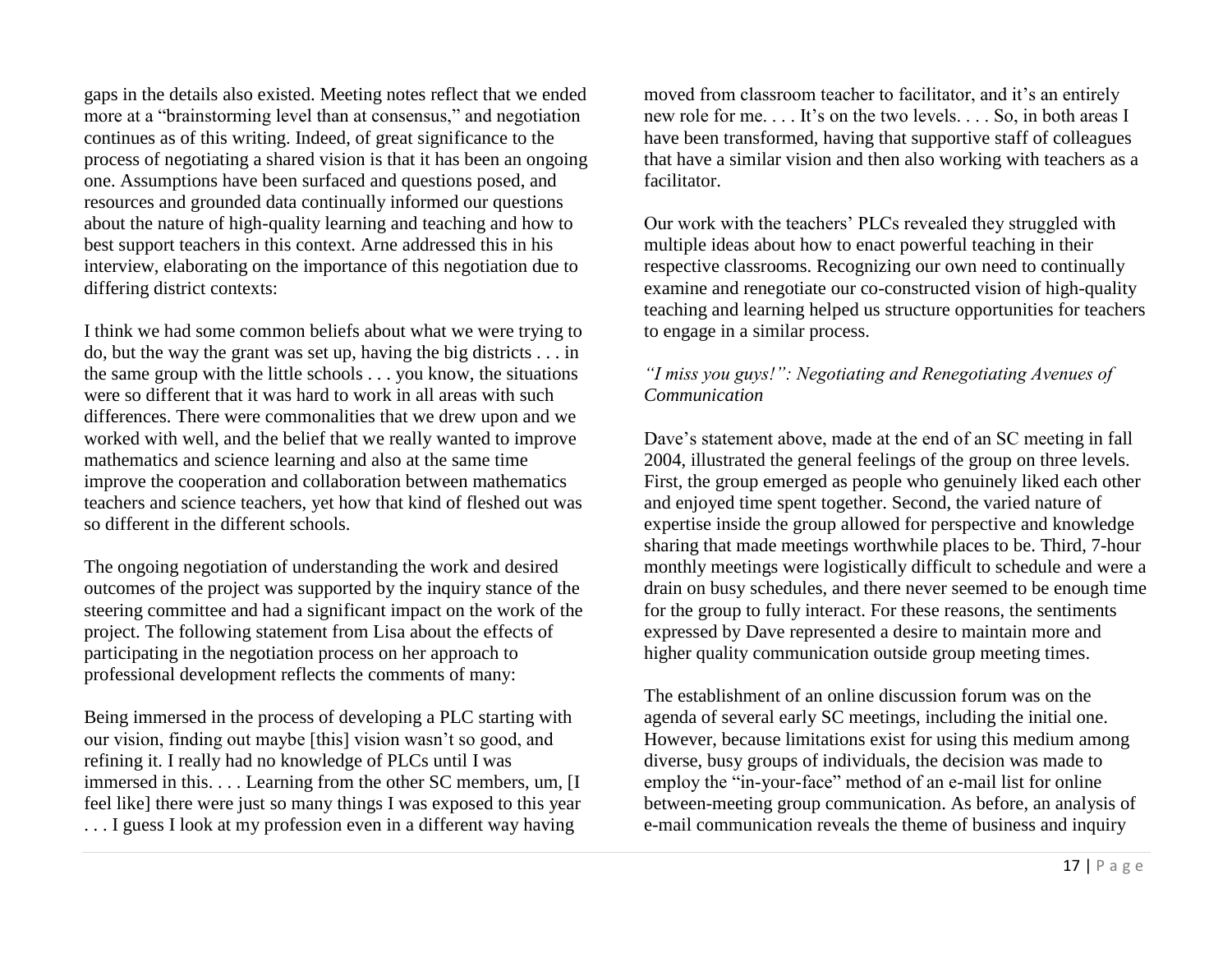tensions. The e-mail list was used to negotiate meeting agendas, send announcements, discuss evaluation, and other project business, but discussions also emerged relative to perspectives on the nature of teacher growth, professional development, and the nature and use of data and inquiry. A second e-mail list was formally established for the four-person leadership team to facilitate communication regarding project oversight, and several smaller subgroups emerged in an informal manner among SC members associated with specific issues, such as those only pertinent to an individual district.

The need for an approach to attend to specific district issues emerged as the project unfolded, because it became clear that issues specific to individual districts were emerging that did not require the attention of all group members. The phrase "That's a district  $X$  issue" was beginning to be found more and more in meeting notes. And although project structures did exist to address individual district issues outside of regular meetings, including the establishment of Alina as district liaison from the project's inception, it became clear that additional structures were required to support this emerging need and that more and better communication between meetings would have to occur. To help fill this void, members of the four-person leadership team took on specific responsibilities for supporting particular districts with issues that arose. Not only did this make this aspect of project work more manageable, but it also helped define the "go to" project person for the district participants, including the district facilitators on the SC. This new structure also allowed for the individuals on the leadership team to become more involved with individual teacher participants in their respective districts, something that previously provided a distinct level of separation between members of the leadership team and the facilitators on the SC. The audience for e-mail communication and meetings in this regard became more well-defined as a result, and analysis of meeting data shows that fewer issues were being placed in the

group parking lot. Simultaneously, facilitators within districts continued to work together and address issues on their own.

Unlike most other aspects of our work, specific norms of e-mail communication were not negotiated, nor were norms for communicating within or between districts. Members were left to use their own professional judgments and any larger group norms that might transfer to these situations. Further, the role of communication was never integrated into our inquiry process; it was merely a business issue. Over time, specific tensions began to arise both within and between districts and between members of the leadership team and facilitators. In most instances, the data suggest that these tensions were due to unclear or insufficient communication. For example, during the summer 2005 retreat, Alina and Pam felt the need to request greater attention to e-mail communication, including the identification of specific time each week to be spent attending to group e-mail. Time constraints of group members were raised, and expectations for responding to email were discussed as an additional group norm. In fall 2005, attendance at SC meetings became an issue for the first time because pockets of individuals began to miss meetings. The inability of the group to make decisions and move forward in both our business and inquiry during this time provides further evidence of the group's interdependence and adherence to collaborative norms and also highlighted the critical need for expanded means of communication. In addition, for the first time, issues regarding norms of shared leadership emerged.

# *Negotiating Shared Leadership*

Appropriate group representation for all decisions was a high priority throughout our history. But decision-making and leadership are quite different, and tensions emerged in the context of both of these group dynamics. For example, in summer 2004, Pam was unclear regarding her role in the leadership team and,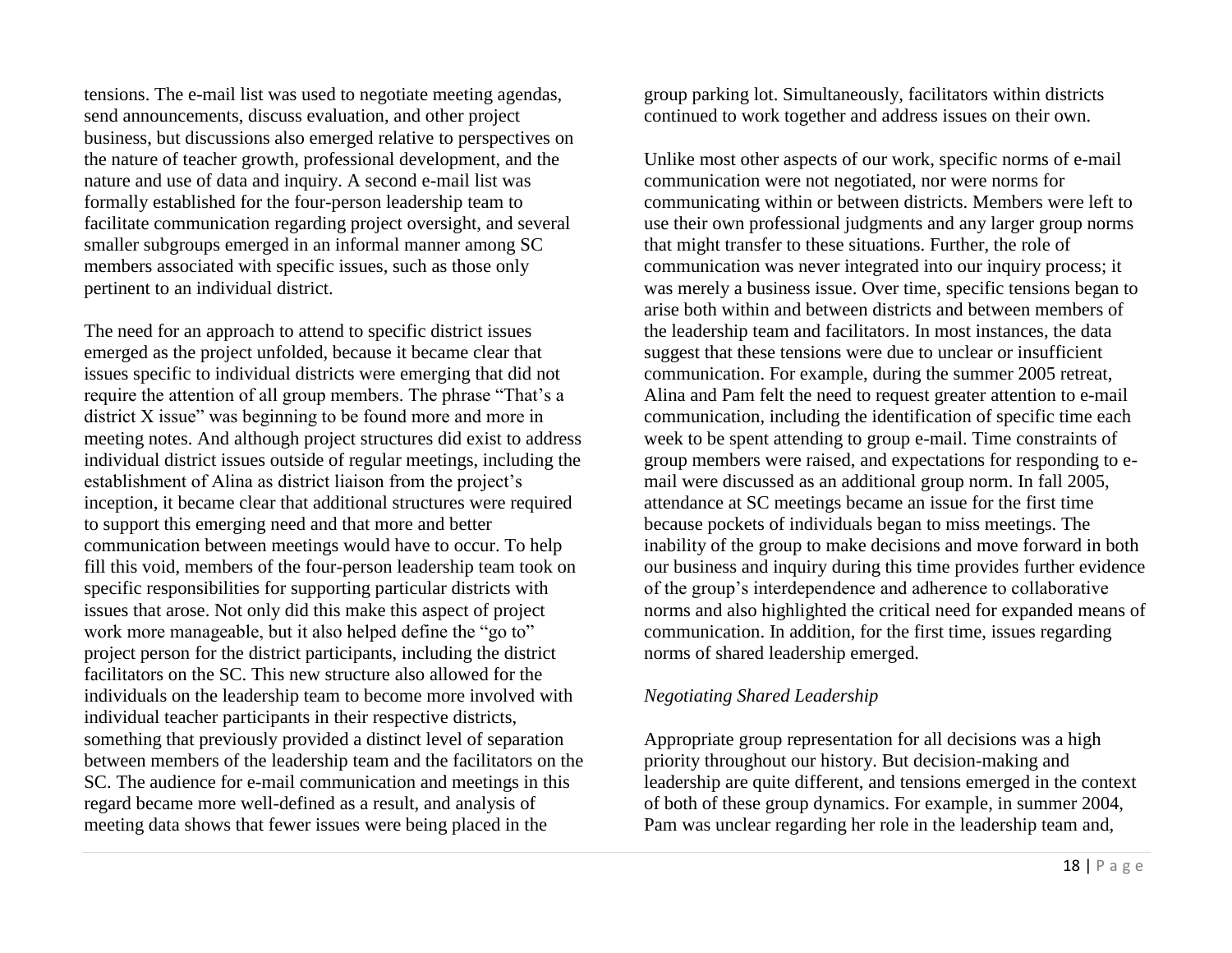more important, her position of power in directing the project. This emerged as a significant issue during the first summer academy because meetings during that week were less organized and held an overtone of tension, as noted by some members of the SC. Meetings among the leadership team were quickly held to more clearly define roles and positions of power, and although not fully resolved, understandings emerged that continued to be refined. Later, Pam reflected on these experiences, noting the tensions that she felt in moving business forward while affording the group an inquiry stance—all the while negotiating a place of power in the overall group structure:

[In spring 2004, Alina said that I] should be director of the project. And it was like, okay. Not really sure in my own mind what that means. But then as things progressed, when we got towards the retreat, I didn't feel like that was the expectation of my role. Um, that I felt almost more like I was a coordinator, maybe even more like a secretary . . . I'm supposed to control this herd of cats, without the tools or something.

Bob's earlier statement that we were "all leaders," combined with the variety of professional backgrounds and positions within the group, suggested the potential for tensions among visions of project direction. Early in fall 2004, as communication and leadership norms were still being developed and as individuals in the group were still getting to know each other, few tensions emerged outside the leadership team. Facilitators were highly focused on the establishment of the lead teacher PLCs, and the summer retreat and academies provided avenues for group members to define the direction of the upcoming academic year. The established trust and group definition for the direction and detail of the project afforded little chance for leadership tensions to emerge. However, as the second year of the project began, the previously described changes in our group, combined with the additional complexities and participants in the project, contributed

to the surfacing of issues relative to leadership, power, and decision-making. Tom provided a summary of the issues:

So there definitely are differences in power and I think those things play out at the SC meetings and they play out between the SC meetings because there are [leadership team] meetings where additional plans and decisions are made. . . . Maybe we understand that there are role differences, and just kind of accepting that and understanding the roles in the organization and just working within that . . . so that decisions are made knowing that we're all working for the same sort of thing and that things aren't being done just because there's a role difference. . . [An example of a power difference] is a form that gets designed, it's worked on, it's talked about, and then the next time we see the form it's different, but there haven't been any agreed upon changes, but it got changed. As opposed to this survey here that we're working on. The changing of that was a public process. So, um, when I see something changed and it's like, well, where does that come from? That's a power thing to me, not a role thing.

Tom's illustration of the role of power in decision-making was a result of some of the previously described structural changes in PRiSSM that emerged in Year 2. Specifically, adequate time given to aspects of decision-making could not be maintained because of the quantitative and qualitative complexities that emerged at that time. Further, group discussion between meetings broke down because e-mail could not support the complex nature of the needed interactions, despite phone conversations and visits to other members' locations. We lacked both the time and communication tools to sustain our prior level of decision-making. As a result, decision-making norms were broached that led to breakdowns in additional group norms, including the assumption of good intentions and the achievement of consensus. In a February 2006 email, Alina reflected on this process, ironically identifying the emergence of shared leadership for the above situation: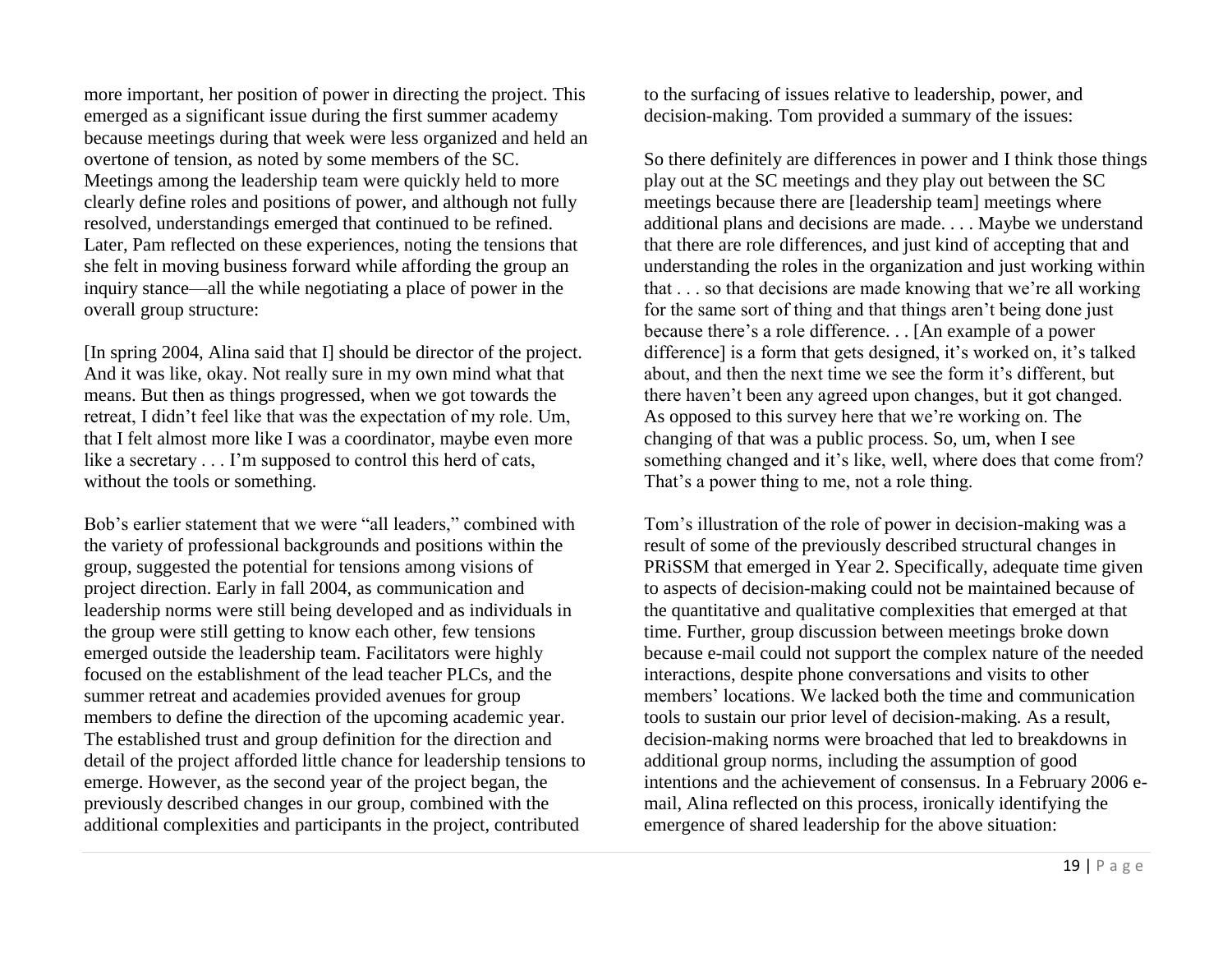Some of the ways I have been thinking about the PD [professional development] for PD providers is how we have let the group struggle with who is the leader, who makes decisions, how do we determine this, what is my role in the group, and is there a way that we SHOULD be doing this work? As the group has evolved, we are seeing individuals becoming more self-assured, more autonomous, more forthcoming in their feeling that they can put ideas on the table. There is more ownership and shared leadership. The facilitators are taking a more and more active role in determining the direction they want to go. I am sensing a shift in the group at this time. How did struggling with questions like the ones above influence the development of the group?

These issues were specifically addressed during the December 2005 SC meeting, and the group appeared to be headed back to the establishment of solid group norms. However, the questions raised by Alina remain on the table.

# **CONCLUSIONS**

By working as a collaborative group conducting inquiry on our development and implementation of a professional development model, we were able to experience the very processes that we were asking of the project teachers. Our focus on how to foster and sustain a culture of collaborative inquiry gave us insights into the structure and processes that support and challenge this kind of collaborative endeavor. We found that particular decisions made early on enabled our ability to function as a learning community through challenging times and circumstances; especially useful was the intentional attention to the co-construction and maintenance of collaborative norms and the use of protocols to examine data. We also learned about the processes of collaborative inquiry—for example, agreeing on and narrowing an inquiry focus that satisfies the interests of varied participants, or coming to

collectively understand the meaning of diverse data.

A critical aspect of conducting collaborative inquiry lies in the development of the group. In addition to intentionally employing collaborative norms, we found that giving attention to the development of a shared vision, consistent and inclusive avenues of communication, and shared leadership were crucial to the functioning of the group. Because our work with teachers' PLCs reflects the same challenges, our experiences provide insight for facilitating others.

#### IMPLICATIONS

This research makes a contribution to understanding the "black" box" (Little, 2003) of learning communities at the level of professional developers. Lack of time, nonuse or misuse of data, and a lack of awareness of the systemic forces that impact change are critical issues in teacher development (Fullan, 1999; Fullan & Miles, 1992), and these can be significant issues for professional developers as well. Although we looked at our own processes rather than those of teachers, we learned much about what it means to work together in the face of time constraints, and differences in understandings and interests relative to our content (professional development through PLCs). We learned that collaborative inquiry involves risk-taking, and deliberately employing collaborative norms provides safe structures for engaging in this risky yet transformative process. We also found that the inquiry process was supported by the common study of a relevant book, by the use of data in the form of case studies, and by the use of protocols. The book study gave us a common text around which beliefs became evident, which helped generate an emergent yet shared vision of professional development and inquiry. The use of data grounded our inquiry in the content of our work, and the protocols helped deal with time constraints and created space for all members to participate.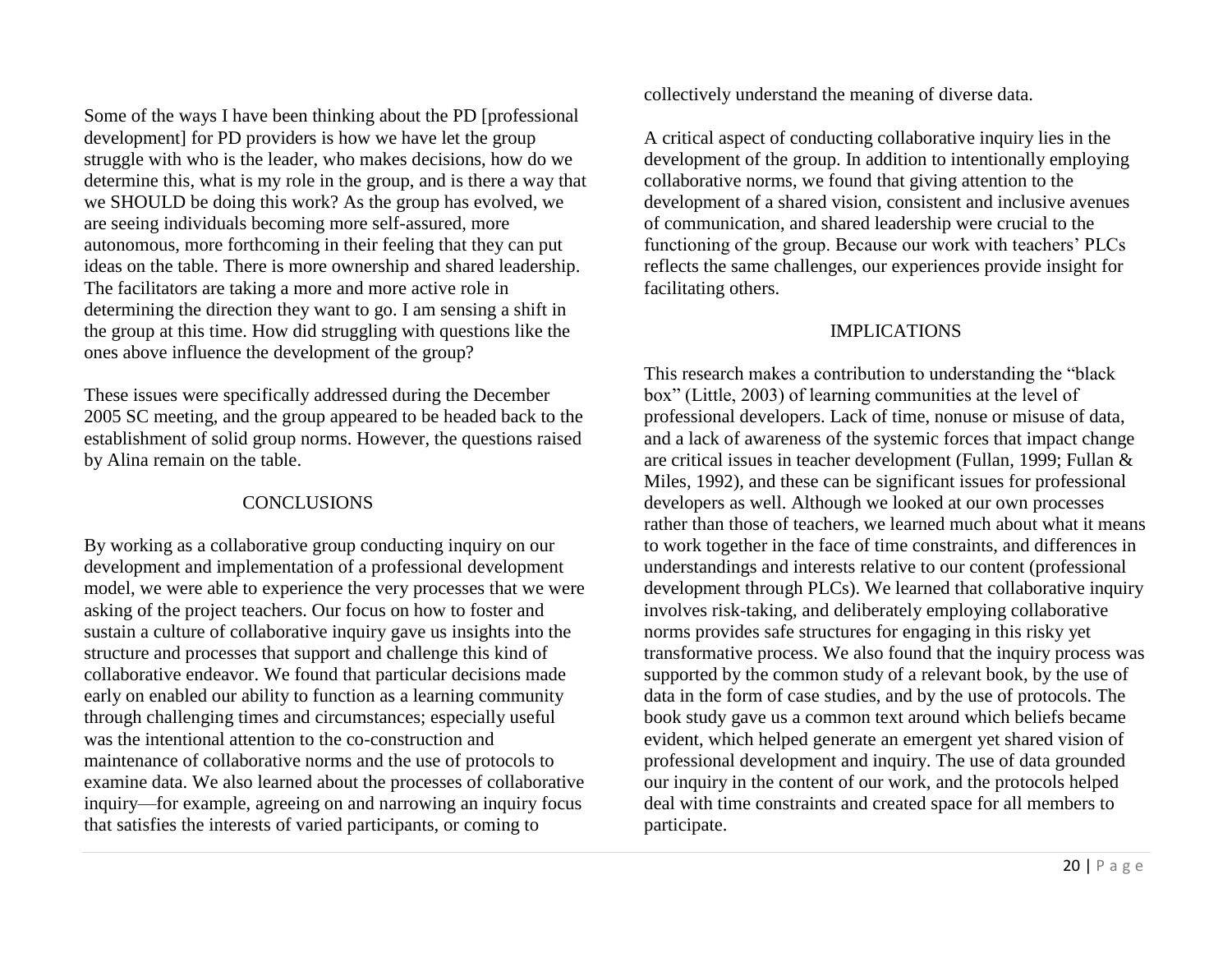Our inquiry transformed our practice as professional development providers in particular ways, informing implications for the support of teachers undertaking collaborative inquiry. For example, our development and employment of collaborative norms required explicit and ongoing attention. Our deepening appreciation for these norms helped us recognize that we needed to support this process in the teachers' PLCs as well. Established collaborative norms serve as a framework that can support activities including book study, data analysis, and the development of a shared vision. We drew upon our increased understanding of the support provided by specific processes such as using protocols and developing cases studies to foster the teachers' PLC work. Further, just as we struggled to balance the need to attend to the pressing business of the project with the desire to take an inquiry approach to understanding the work, teachers face balancing the daily demands of their jobs with the time it takes to undertake an inquiry approach to understanding their practice. The pressing business of teaching can be limited to issues of scheduling, curricular changes, attendance, and other tasks only tangentially related to student learning, because time constraints are considerable (Little, 2003). For the steering committee, the inquiry supported the pressing business of project implementation. We suspect that an inquiry approach to teaching and learning can support—even transform—how teachers address the business of schools.

In the case of collaborative inquiry, a lack of consistent communication between meetings can also limit potential for teacher change (Fullan, 1993; Loucks-Horsley et al., 2003). The SC members were forced to deal with these same challenges in the construction of teacher professional development. However, the evidence suggests that the aspect of our transformations with the most impact involved changes in our overall understanding of the processes of professional development due to collaborative

inquiry—specifically, the analysis of theory and data from our working context, and the sharing and negotiation of beliefs with our colleagues. These processes are quite similar to those that are emerging in the literature regarding support for teacher change in collaborative environments (Grossman, Wineburg, & Woolworth, 2001; Hord, 1997; Palincsar, Magnusson, Marano, Ford, & Brown, 1998).

As stated earlier in this article, we feel that a process of knowledge negotiation (Nelson, 2005) focused on a particular aspect of professional work—what we have been calling collaborative inquiry—holds the most promise for professional learning. Loucks-Horsley et al. (2003) said that teachers who want to engage students in new ways of learning need to have similar learning experiences themselves. We are extending this notion to professional development: Providers who want teachers to engage in new ways of understanding their practice need to experience the benefits and challenges of the process themselves to fully support teachers.

We do not claim to have found *the* model for high-quality professional development or, more specifically, for high-quality professional development for professional developers. We continue to face our own challenges—especially in sustaining the collaborative inquiry in a group that will necessarily always be in flux—and to study how we can apply flexibility and shared leadership to dealing with these challenges. We hope that as we study this, we learn how to support teachers facing similar challenges.

#### *Acknowledgements*

The authors wish to thank the members of the PRiSSM steering committee for their dedication to the teaching profession and their support in the construction of this manuscript.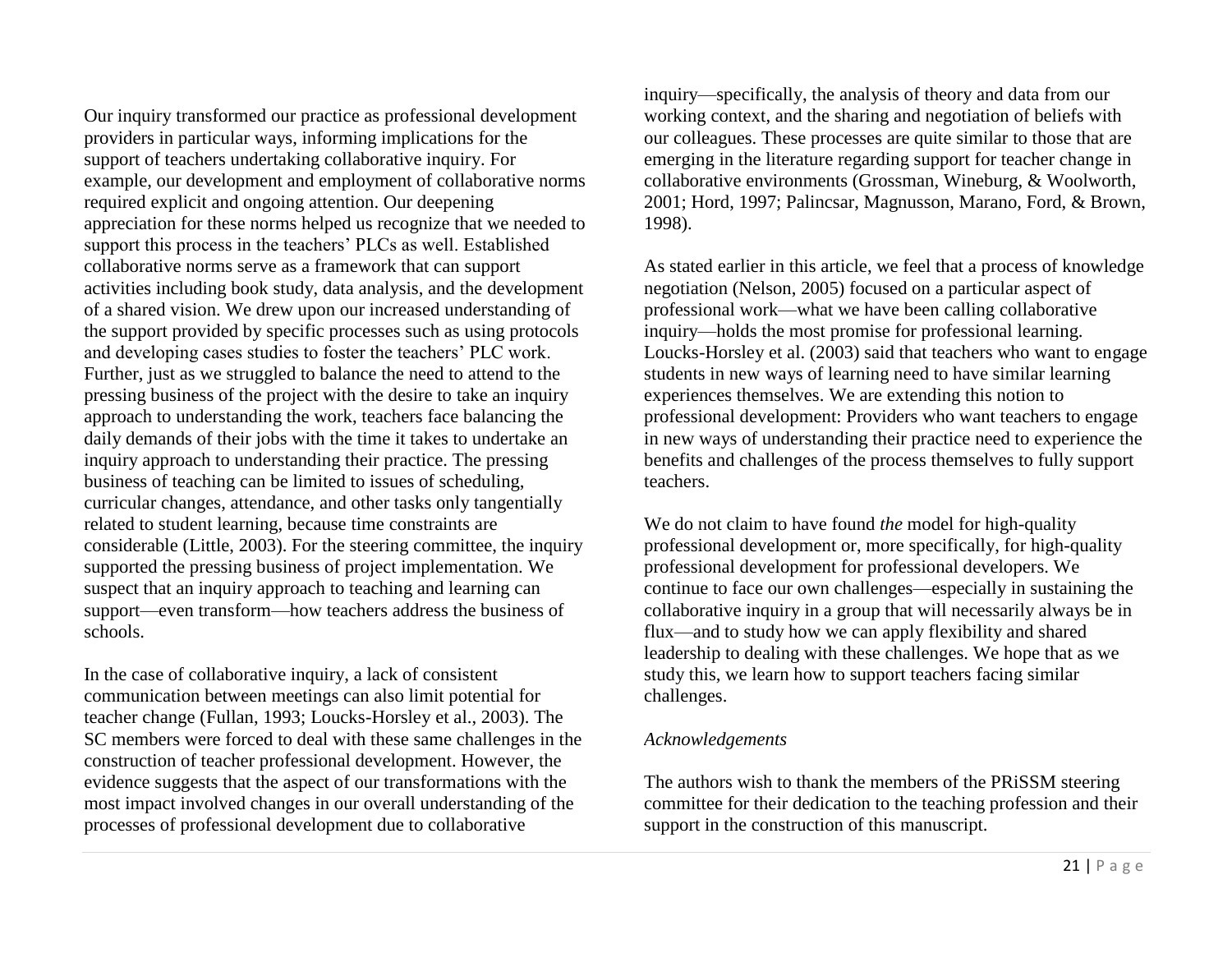Support for this work has been provided by a Mathematics Science Partnership grant from the US Department of Education and by the National Science Foundation Grant ESI-0554579. The opinions expressed in this document are solely those of the authors.

### *References*

Ball, D. L., & Cohen, D. K. (1999). Developing practice, developing practitioners: Toward a practice-based theory of professional education. In L. Darling-Hammond & G. Sykes (Eds.), *Teaching as the learning profession: Handbook of policy and practice* (pp. 1–32). San Francisco: Jossey-Bass.

Brookhart, S. M., & Loadman, W. E. (1990). School-university collaboration: Different workplace cultures. *Contemporary Education, 61*, 125–128.

Carroll, C., Moretti, G., & Mumme, J. (2005). *A curriculum for supporting leaders of mathematics professional development.* Paper presented at the Association of Mathematics Teacher Educators, San Antonio, TX.

Clandinin, D. J., & Connelly, F. M. (1996). Teachers' professional knowledge landscapes. *Educational Researcher, 25*(3), 24–30.

Clandinin, D. J., & Connelly, F. M. (2000). *Narrative inquiry: Experience and story in qualitative research*. San Francisco: Jossey-Bass.

Cochran-Smith, M., & Lytle, S. L. (2001). Beyond certainty: Taking an inquiry stance on practice. In A. Lieberman & L. Miller (Eds.), *Teachers caught in the action: Professional development that matters* (pp. 45–58). New York: Teachers College Press.

Cohen, D. K., & Ball, D. L. (1999). *Instruction, capacity, and improvement* (CPRE Research Report No. RR-043). Philadelphia: University of Pennsylvania Consortium for Policy Research in Education.

Cohen, D. K., Raudenbush, S. W., & Ball, D. L. (2003). Resources, instruction, and research. *Educational Evaluation and Policy Analysis, 25,* 119–142.

Conle, C. (2003). An anatomy of narrative curricula. *Educational Researcher, 32*(3), 3–15.

Darling-Hammond, L., & McLaughlin, M. W. (1995). Policies that support professional teacher development in an era of reform. *Phi Delta Kappan, 76*, 642–644.

Davenport, L. R., & Ebby, A. (2000). *Teacher leadership development in mathematics education: Stories of three apprentices.* Paper presented at the annual meeting of the American Educational Research Association, New Orleans, LA.

Eaker, R., Dufour, R., & Dufour, R. (2002). *Getting started: Reculturing schools to become professional learning communities*. Bloomington, IN: National Educational Service.

Elliott, R. (2005). *Professional development of professional developers: Using practice-based materials to foster an inquiry stance.* Paper presented at the annual meeting of the American Educational Research Association, Montreal, Quebec, Canada.

Even, R. (1999). The development of teacher leaders and inservice teacher educators. *Journal of Mathematics Teacher Education, 2*,  $3 - 24$ .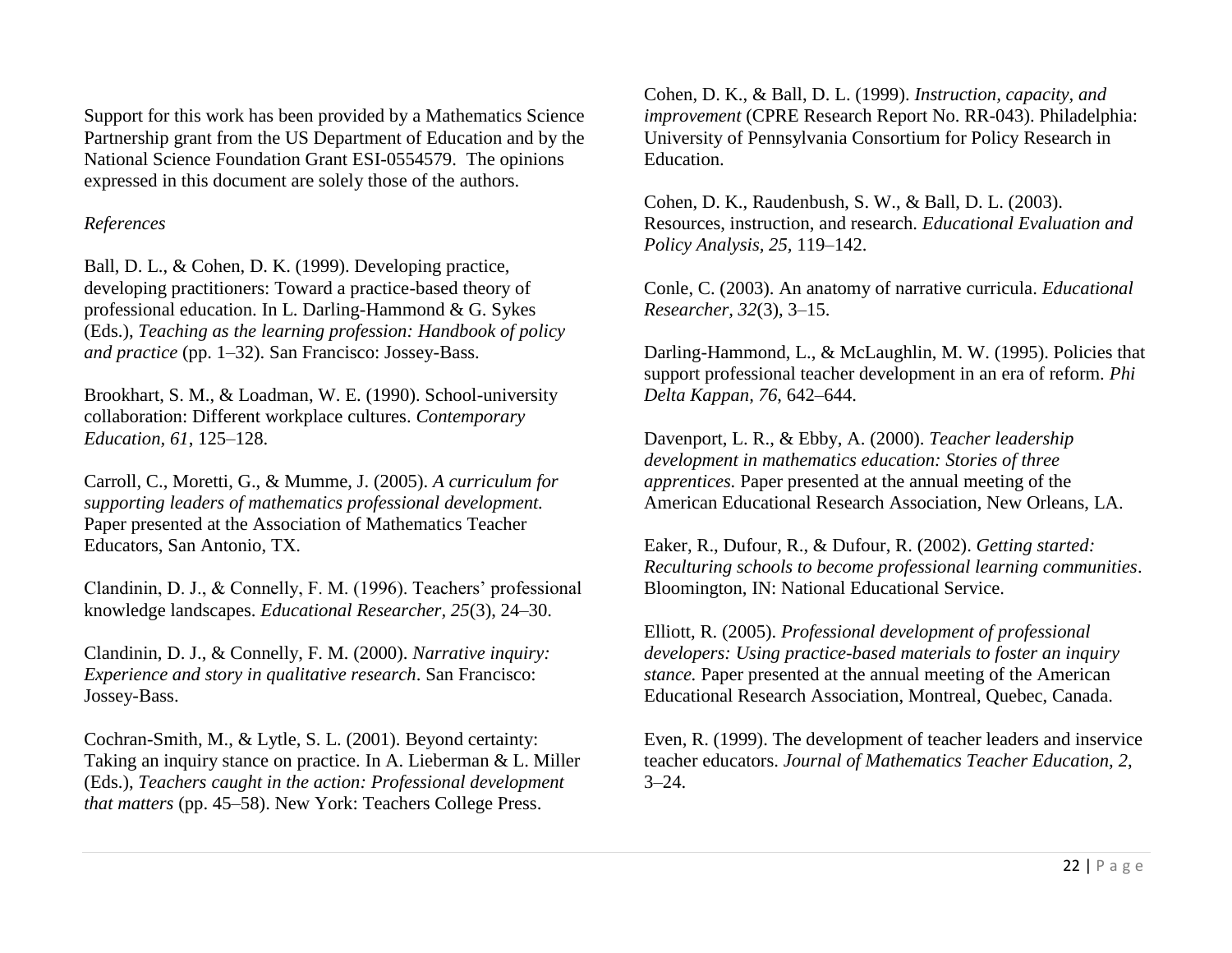Even, R., Robinson, N., & Carmeli, M. (2003). The work of providers of professional development for teachers of mathematics: Two case studies of experienced practitioners. *International Journal of Science and Mathematics Education, 1*, 227–249.

Fullan, M. (1993). *Change forces: Probing the depths of educational reform*. London: Falmer Press.

Fullan, M. (1999). *Change forces: The sequel*. London: Falmer Press.

Fullan, M. (2000). The three stories of education reform. *Phi Delta Kappan, 81*, 581–584.

Fullan, M., & Miles, M. B. (1992). Getting reform right: What works and what doesn't. *Phi Delta Kappan, 73*, 744–752.

Gamoran, A., Anderson, C. W., Quiroz, P. A., Secada, W. G., Williams, T., & Ashmann, S. (2003). *Transforming teaching in math and science: How schools and districts can support change*. New York: Teachers College Press.

Garmston, R. J., & Wellman, B. M. (1999). *The adaptive school: A sourcebook for developing collaborative groups*. Norwood, MA: Christopher-Gordon.

Grossman, P. L., Wineburg, S., & Woolworth, S. (2001). Toward a theory of teacher community. *Teachers College Record, 103*, 942– 1012.

Hawley, W. D., & Valli, L. (1999). The essentials of effective professional development: A new consensus. In L. Darling-Hammond & G. Sykes (Eds.), *Teaching as the learning profession* (pp. 127–150). San Francisco: Jossey-Bass.

Hord, S. (1997). *Professional learning communities: Communities of continuous inquiry and improvement*. Southwest Educational Development Laboratory. Retrieved January 15, 2005, from <http://www.sedl.org/pubs/change34/10.html>

Kinchloe, J. (1991). *Teachers as researchers: Qualitative inquiry as a path to empowerment*. London: Falmer Press.

King, B. M., & Newmann, F. M. (2000). Will teacher learning advance school goals? *Phi Delta Kappan, 81*, 576–580.

Lieberman, A., & Miller, L. (2000). Teaching and teacher development: A new synthesis for a new century. In R. S. Brandt (Ed.), *Education in a new era: ASCD Yearbook 2000* (pp. 47–66). Alexandria, VA: ASCD.

Linn, M. C., Shear, L., Bell, P., & Slotta, J. D. (1999). Organizing principles for science education partnerships: Case studies of students' learning about "rats in space" and "deformed frogs." *Educational Technology Research and Development, 47*(2), 61–84.

Little, J. W. (2003). Inside teacher community: Representations of classroom practice. *Teachers College Record, 105*, 913–945.

Loucks-Horsley, S., Love, N., Stiles, K. E., Mundry, S., & Hewson, P. W. (2003). *Designing professional development for teachers of science and mathematics* (2nd ed.). Thousand Oaks, CA: Corwin Press.

McDonald, J. P., Mohr, N., Dichter, A., & McDonald, E. C. (2003). *The power of protocols: An educator's guide to better practice*. New York: Teachers College Press.

Merriam, S. B. (1998). *Qualitative research and case study applications in education*. San Francisco: Jossey-Bass.